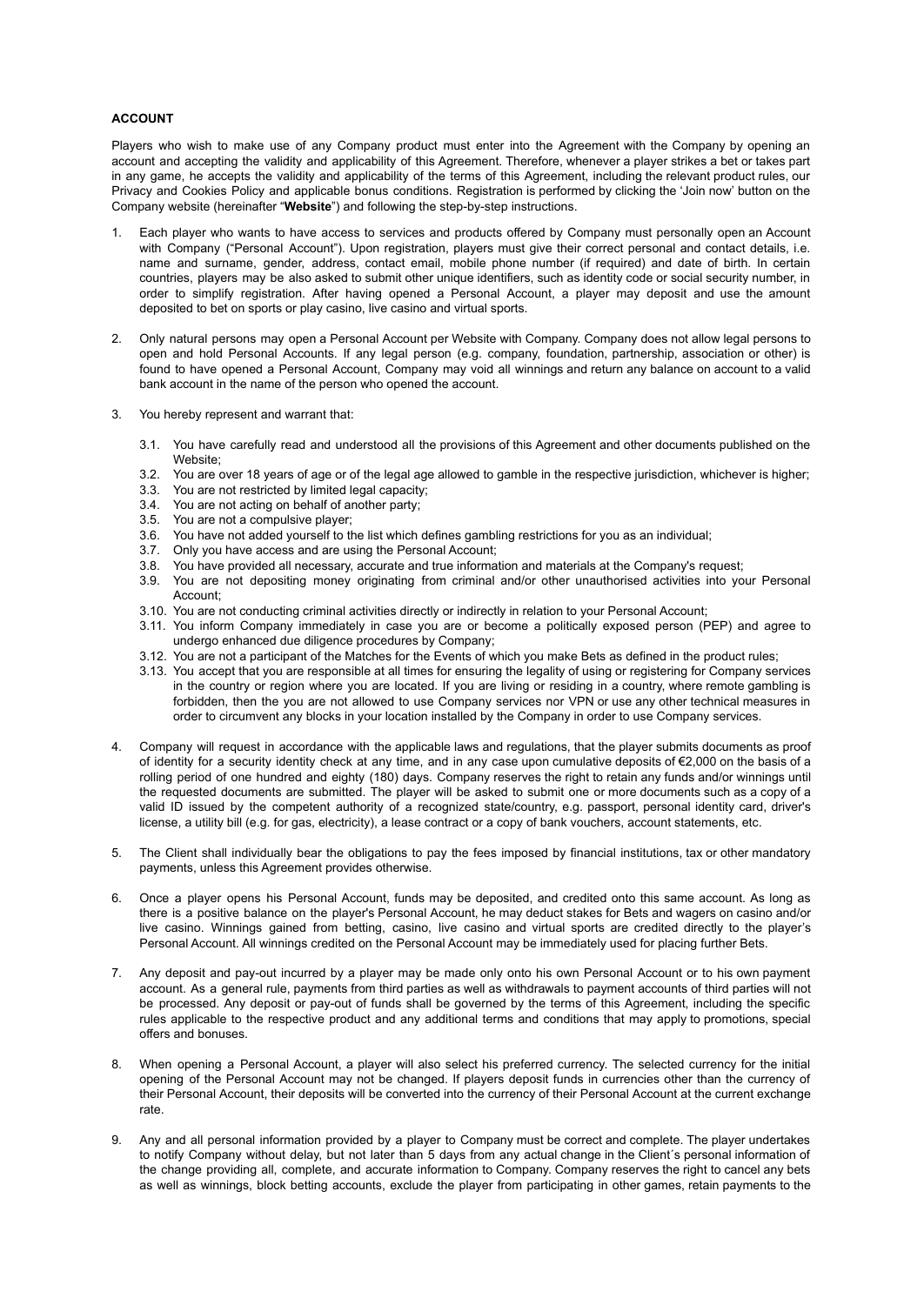player and report the player to the authorities in charge if any information given to Company by the player turns out to be incorrect or incomplete. The player is liable for any damages and costs arising out of false or misleading information. If any deliberately false or misleading information is furnished, any and all transactions on the Personal Account shall be declared invalid.

- 10. Company operates on the basis of the assumption that each person logging into the system with the correct combination of username and password actually is the lawful Personal Account holder. It is in particular not permissible to make any transactions for the account of others, on the Personal Accounts of third parties, by forming syndicates of players or in conspiracy with third parties using frontman. Company reserves the right to close Personal Accounts, cancel transactions and retain the payment of funds if the player has made his account available to third parties, makes transactions on behalf of or in the name of third parties, in conjunction with third parties, in groups/syndicates of players by using frontmen, or by using impermissible software tools, or in violation of other provisions of the Agreement and/or the applicable laws and regulations. Company reserves the right to close any Personal Account of players at any time without giving any reasons.
- 11. Every player can open only one account per Website. The use of identical e-mail addresses or telephone numbers in various Personal Accounts is prohibited. The player shall use one e-mail address or telephone number to which only he has access. Should any player open another Personal Account in his own name or in someone else's name or in conjunction with one or several persons after his Personal Account was closed/limited for any reason whatsoever, Company reserves the right not only to close those accounts but also, at any time, to cancel any transactions (bets, wagers), to exclude the player from participating in further games and call in any free money credited. Company further reserves the right to cancel any transactions, refuse all pay-outs, exclude a player from placing bets/the participation in a game and/or block the player's Personal Account if there is a justified suspicion of an event or a bet placed being manipulated/rigged, or a suspicion of circumventing the maximum win/stake, using frontmen, acting as frontman for a third party or acting on a third party's account, or the use of impermissible software tools.
- 12. It is prohibited for players to sell, transfer, assign and/or acquire accounts, balances, or claims against the Company to/from other players or to third parties.
- 13. Furthermore, in line with the Company policy for the prevention of anti-money laundering and applicable legal obligations, Company does not permit depositing funds originating from criminal activity, depositing funds by using a credit card which a player is not authorized to use, knowingly receiving money from such card in any other manner, colluding with a third party to do so, or using a third party's Personal Account for any criminal activity or illegal purpose.
- 14. Company notifies herewith all players that the Company is unable to provide advice on fiscal or legal matters. Therefore, Company may not be held liable and shall be held harmless by the players for any loss, damage, loss of profits, fees, costs, and any other disadvantage that a player may incur in connection with his use of the services and products offered by Company, unless stated otherwise this Agreement and the applicable rules for specific services and products as amended from time to time.
- 15. For inactive Personal Accounts, i.e., players' accounts which have not recorded any log in and/or log out for a period exceeding 12 consecutive months the Company reserves the right to charge an inactive account fee of EUR 5.- per month. For all other currencies that may be in use from time to time the administrative fee is the equivalent of the above-mentioned EUR amount as per current exchange rate. The administrative charge will be charged to the Personal Account of the player. The first fee for inactive accounts will be deducted on the first day following 12 months of inactivity. All following fees for inactive accounts will be deducted on a monthly basis, i.e., on the first day of each consecutive month until the account balance reaches zero. If upon the deduction of these fees the balance on the Personal Account falls to zero, Company is entitled to close this Personal Account.
- 16. All registered players will be notified at least 30 days prior to any fees being incurred that the inactive account fee is to be charged to their Personal Accounts. Holders of inactive accounts may instantly reactivate their accounts by logging in/logging out or withdrawing the funds within the 30 days' time window without incurring any fees. Players reactivating their account are entitled to a refund of the inactive account fee for the last 3 months.
- 17. Company is also entitled to close Personal Accounts that are undesirable for any other reason without giving a cause and prior notice, including for the reason that the player damaged or is damaging the reputation of the Company. If, on the other hand, the player wishes to close his Personal Account, a request by Live Chat or by email to support@betmaster.io is sufficient. Termination of this Agreement shall not affect the accrued rights or obligations of the parties existing at termination. If the reason for a player requesting the closing of his account is that player's gambling addiction, the player must notify the Company together with his request for closing his Personal Account. When a Personal Account is closed, information relating to the account may be saved for up to ten (10) years from the time the account is closed or however long it is required or allowed under the respective regulation. Related information includes player name, address, phone, email, and account transactional details.
- 18. If internal inspections conducted by the Company's specialists reveal any signs of illegal actions by the Client, the Company may cancel all registered Bets, block the Personal Account, and conduct an additional investigation of such actions, in particular request documents from the Client as may be required for such investigation. If the investigation proves that the Client has not committed any illegal actions, the Personal Account will be unblocked. In other cases, including, but not limited to, non-provision, or provision of an incomplete package of documents, or other attempts by the Client to prevent the additional investigation, the Company may close the Client's account and apply to law-enforcement authorities. This investigation may take up to 30 business days, in some exceptional cases more than 30 business days.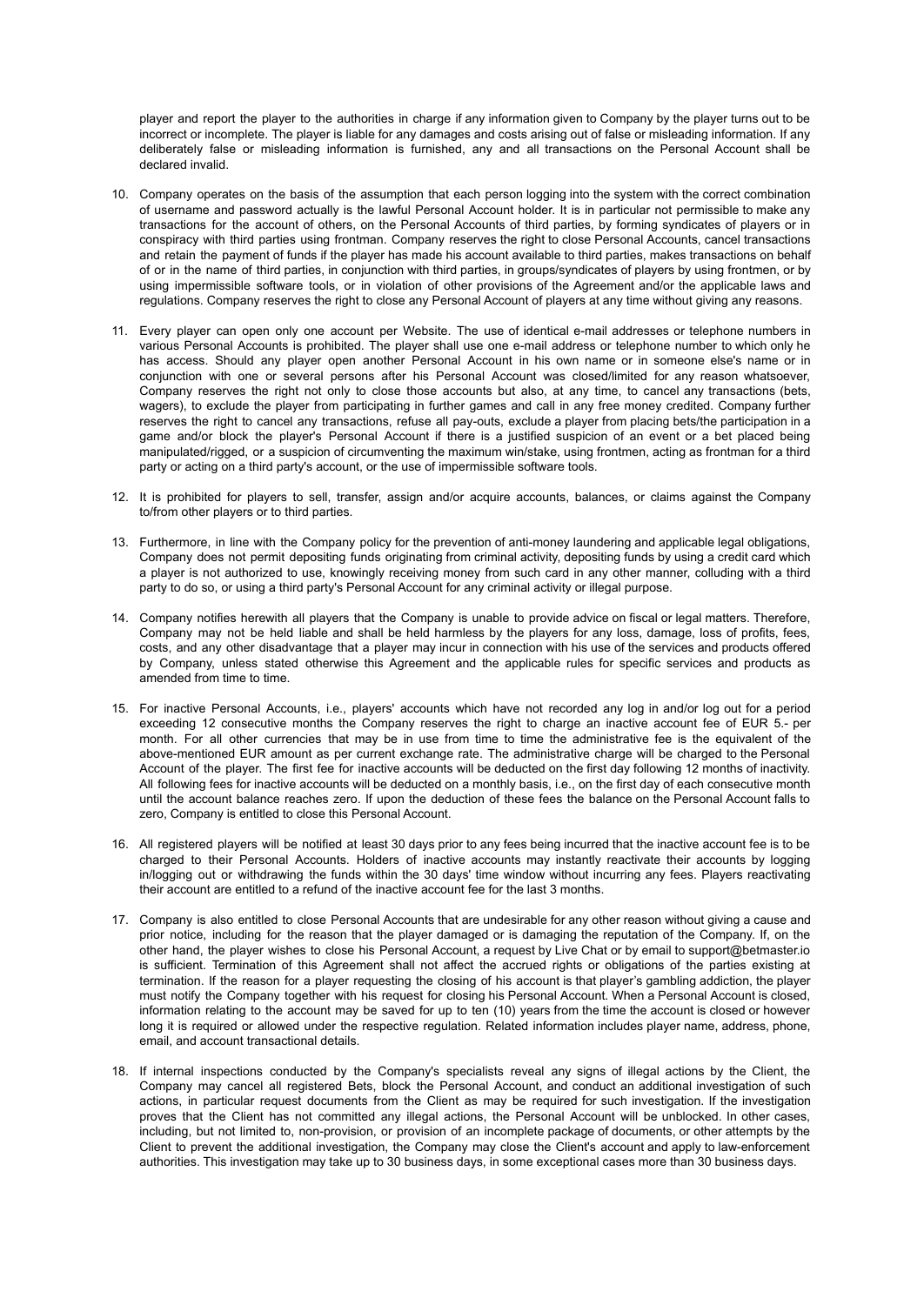## **PAYING OUT**

- 1. The player may request a pay-out of his winnings from his own Personal Account at any time.
- 2. Please note that all deposits and pay-outs may be subject to an administrative fee of up to 5% to cover any transaction expenses incurred.
- 3. The player will not be reimbursed in arrears for any differences between the amount credited and the amount debited from his credit card resulting from exchange rate fluctuations and bank charges by the bank issuing the credit card. Details on recovered charges can be accessed from the Transaction history link. For our casino offering pay-out ratios apply. In order to review specific pay-out ratios per game players may refer to the "Help/FAQ" menu (section payout/payout ratio casino) or to the return to player rates (RTP) listed by the provider within the individual game frame. The term pay-out ratio or RTP refers to the relationship between stakes and winnings. It is based on settings of the random number generator and will be achieved on a long-term and average basis. Generally, the pay-out ratio of casino games offered by Company exceeds 95%.In any case, Company reserves the unlimited right to apply certain restrictions to the payment methods in designated countries and/or to certain players at its sole discretion. As a general rule, all funds that have been paid in the Personal Account, shall be paid out in the same manner (credit card, bank transfer, etc.) as the deposit occurred if supported by payment provider. If the Company has terminated this Agreement, then available funds on the balance free from any liabilities to the Company or other third parties will be paid out to the payment system used for depositing or any other at the sole discretion of the Company.
- In case any refund is required to be made by the Company, it will only be made to the same account or using the same means of payment the funds were deposited with only in case the refund is required due to breach of the Agreement by the Company. In case that is not possible due to the limitations of the payment means provider - no refund of the deposits is possible.
- 5. Company has the exclusive and unfettered right to rule that withdrawals may be made only by bank transfer in order to validate the identity of the player.
- 6. The time for the withdrawal to be finalised may vary due to the circumstances but a withdrawal attempt should be approved or denied within 5 business days. A player shall be informed about reasons for any delay if the time for the money to arrive at the players account exceeds ten (10) business days.
- 7. Company reserves the right to charge a processing fee on any deposits which were not, or only partly, spent on play, should the player wish to withdraw the funds. Such processing fees may amount to up to 10% of the amount deposited.
- 8. Funds or balances on a Personal Account of one player cannot be transferred to a Personal Account of another player.
- 9. If the player incurs any extra costs in the course of the payment transaction, (e.g. upon paying out, paying in, payment of processing fees) e.g. due to retransfer to credit cards, higher transaction costs in the case of foreign bank transfers, etc., Company is entitled to charge the player´s Personal Account with these additional costs. Likewise, costs arising from returned transactions for which the user is responsible (e.g. due to a wrongly stated account number, insufficient credit on the account, etc.) must be reimbursed by the holder of the account.
- 10. For withdrawals from the player's Personal Account, a minimum of EUR 20 applies. Minimum pay-out limits in all other currencies in use from time to time are listed on the payment section of this site. The maximum daily gain for one player for sports betting wins payable by Company is EUR 15,000 or its equivalent in another currency. The maximum amount that can be withdrawn from casino wins is 125,000 EUR per player per month. The Company may limit the withdrawal limit to 50,000 EUR per month in case the player wins per a single win more than 50,000 EUR or an equivalent sum in a different currency, unless stipulated differently in the Agreement. The daily, weekly, and monthly limits of withdrawal can be revised and changed by the Company on a case-by-case basis. Exceptions to these withdrawal rules can be made upon the discretion of the Company.
- 11. Finally, Company reserves the unfettered right to deduct a 5% service fee at its discretion from winnings in sports-betting achieved by players residing in selected countries. This service fee will be deducted prior to the winning being credited to the player's account and covers additional expenses for enabling the player to access our gaming services and play on our site.
- 12. The funds will be withdrawn from the Personal Account up to five (5) business days after the Company receives the Client's request, provided the following terms are met:
	- 12.1. the Personal Account has enough funds for withdrawal including the fees charged by financial institutions,
	- 12.2. the withdrawal request includes the method, currency, and account number used by the Client upon depositing monies into a Personal Account,
	- 12.3. the withdrawal request contains all information required to make a money transfer,
	- 12.4. the Client is a player and a payee of monies,
	- 12.5. the funds on the Personal Account were used in pursuance of this Agreement,
	- 12.6. verification of the Client was successfully completed if such verification was requested by the Company,
	- 12.7. no force majeure occurs.
- 13. Additional terms and rules on withdrawals can be accessed from the Website.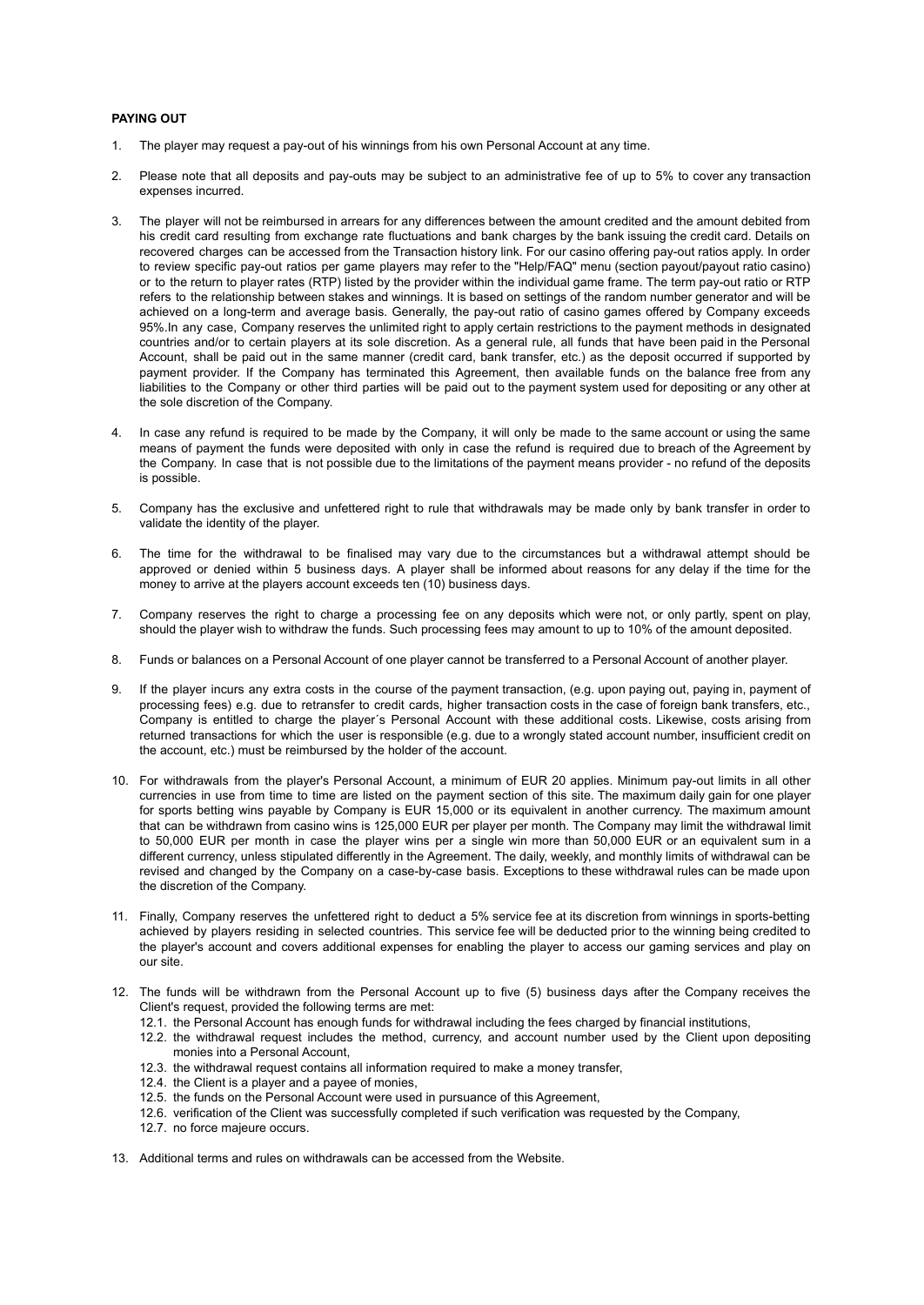14. If Company mistakenly credits a player's Personal Account with monies including any winnings that do not belong to that player, whether due to a technical or human error or otherwise, that amount will be considered to be the property of Company and will be transferred out of your Personal Account as soon as possible after Company becomes aware of the erroneous payment. If prior to Company becoming aware of the error a player has withdrawn funds that do not belong to the player, without prejudice to other remedies and actions that may be available at law, the mistakenly paid amount will constitute a debt owed by the player to Company. In the event of an incorrect crediting, the player is obliged to notify Company immediately by email.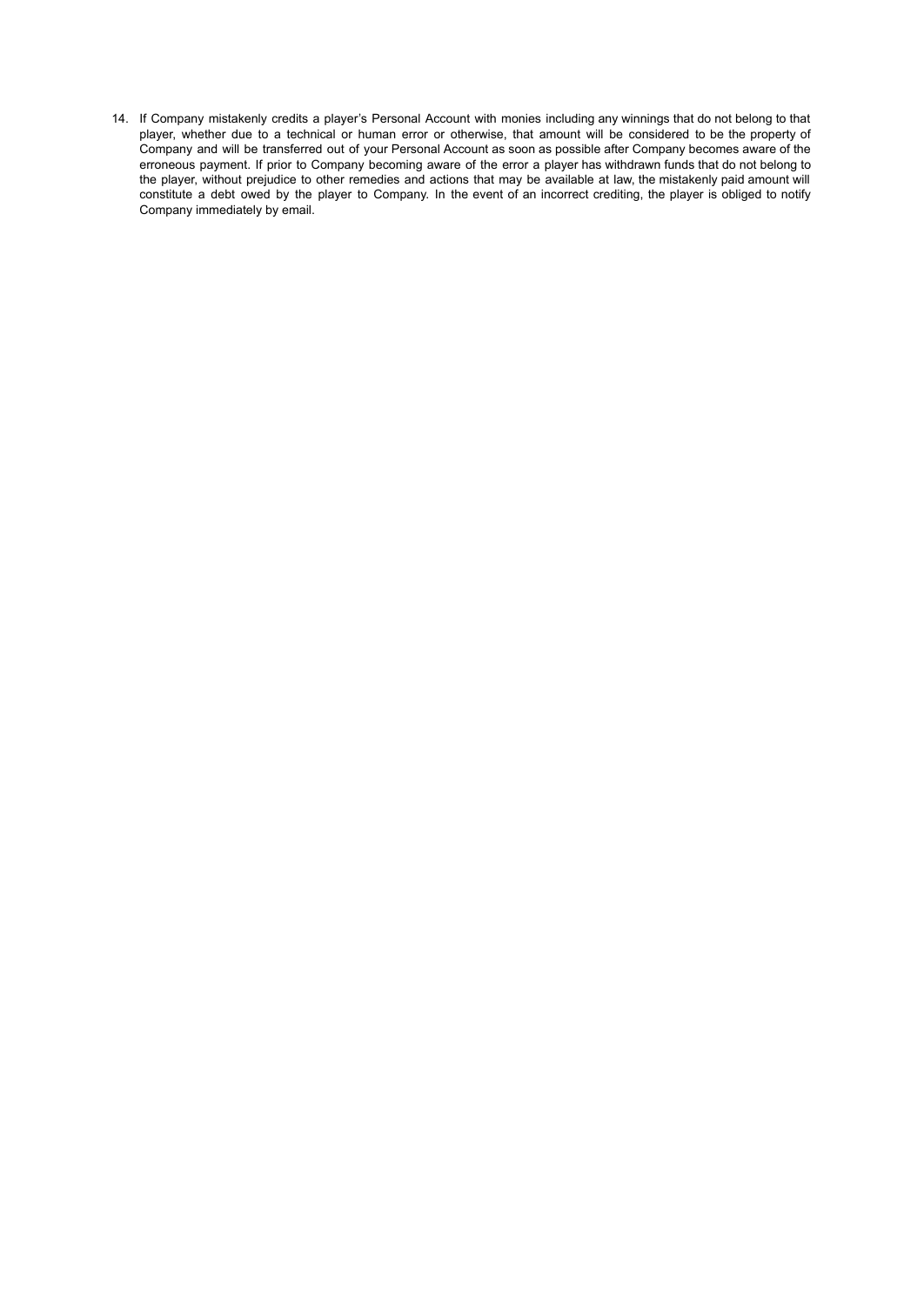### BONUS TERMS & CONDITIONS CASINO

## **1. General provisions**

1.1. The below terms and conditions (hereinafter: "Bonus Terms and Conditions") shall apply to all Bonuses, Free Spins, Free Bets and any type of special offer or promotion that may be granted by Betmaster to a customer (hereinafter "Bonus, Bonuses").

1.2. These Bonus Terms & Conditions are subject to the conditions detailed in the general "Terms and Conditions" (hereinafter: the "T&Cs") appearing on the Company website. In the event of any conflict between the Bonus Terms and Conditions and the T&Cs, the Bonus Terms and Conditions shall prevail.

1.3. In the event of a conflict between the Bonus Terms & Conditions and the specific promotion terms, the specific promotion terms shall prevail.

#### **2. Participation in the promotion**

2.1. By clicking the participation button you confirm your participation and agree to the terms and conditions of the promotion and the Bonus Terms and Conditions.

2.2. Once you have entered the campaign, cancelling the campaign will no longer be possible. The Bonus remains active until the wagering requirements are fulfilled or the bonus expires.

2.3. You can participate in several promotions at the same time, and the winnings from all bets will be credited to the bonus account linked to the first activated promotion.

2.4. The company reserves the right to refuse participation in the bonus program to any person.

2.5. The company reserves the right to change or cancel the effective terms and conditions, as well as to refuse participation in the bonus program to any user at any time without further notice.

2.6. If the company becomes aware of any fraudulent activities that target the promo or bonus abuse, the players and their accounts will be refused from participation in this and any subsequent promotions.

2.7. Bonus abuse includes but is not limited to:

- breaching Terms & Conditions of a Bonus or other promotional offers;
- opening multiple accounts to claim multiple bonuses;
- allowing a person other than a player himself to place bets on his account whilst a bonus is active.

2.8. Using methods, techniques or software which allow a player to gain an edge over other players and/or the bonus system are prohibited and considered abuse. All bonuses are meant for non-professional and entertainment purposes only.

#### **3. Bonus crediting and wagering requirements**

3.1. Bonuses are limited to one instance per user, IP address, electronic device, household, residential address, telephone number, payment method, email address and any public environments where computers and IP addresses are shared such as, but not limited to: universities, schools, libraries and workplaces.

3.2. Users are excluded from all deposit bonuses when using any of the following payment methods: Skrill, Skrill 1-Tap, Neteller, Qiwi.

3.3. Bonuses are credited with a wagering requirement, which needs to be completed within the time specified. If a user has an active Bonus, the withdrawal option will be disabled until the bonus wagering conditions have been met or the bonus has expired.

3.4. The bonus amount is displayed under the special bonus account.

3.5. In order to fulfil the wagering requirements, both bonus and real money funds can be used, however, please note that real money funds will be used first. Winnings from all bets are credited to the bonus account while the bonus is active.

3.6. If wagering hasn't been completed within the deadline, bonus funds and winnings will be forfeited and deducted from the player's balance. Such deductions are final and determined solely by Betmaster.

3.7. When participating in two or more promotions, the wagering is counted towards the first activated promotion.

3.8. The maximum bet amount counted towards wagering requirements cannot exceed the total bonus amount. Should a placed bet be higher than a bonus amount, only the latter will contribute towards wagering requirements. For example, if a user has been credited with a €10 bonus and he/she places a €20 bet while having an active bonus, only €10 of this bet will be counted towards the wagering of this bonus. Violation of the maximum bet bonus rule may result in a bonus and derived winnings being voided.

3.9. Placing a safe bet, such as betting on red and black on roulette with an active bonus is prohibited and may result in bonus funds and winnings coming forth from this bonus being voided.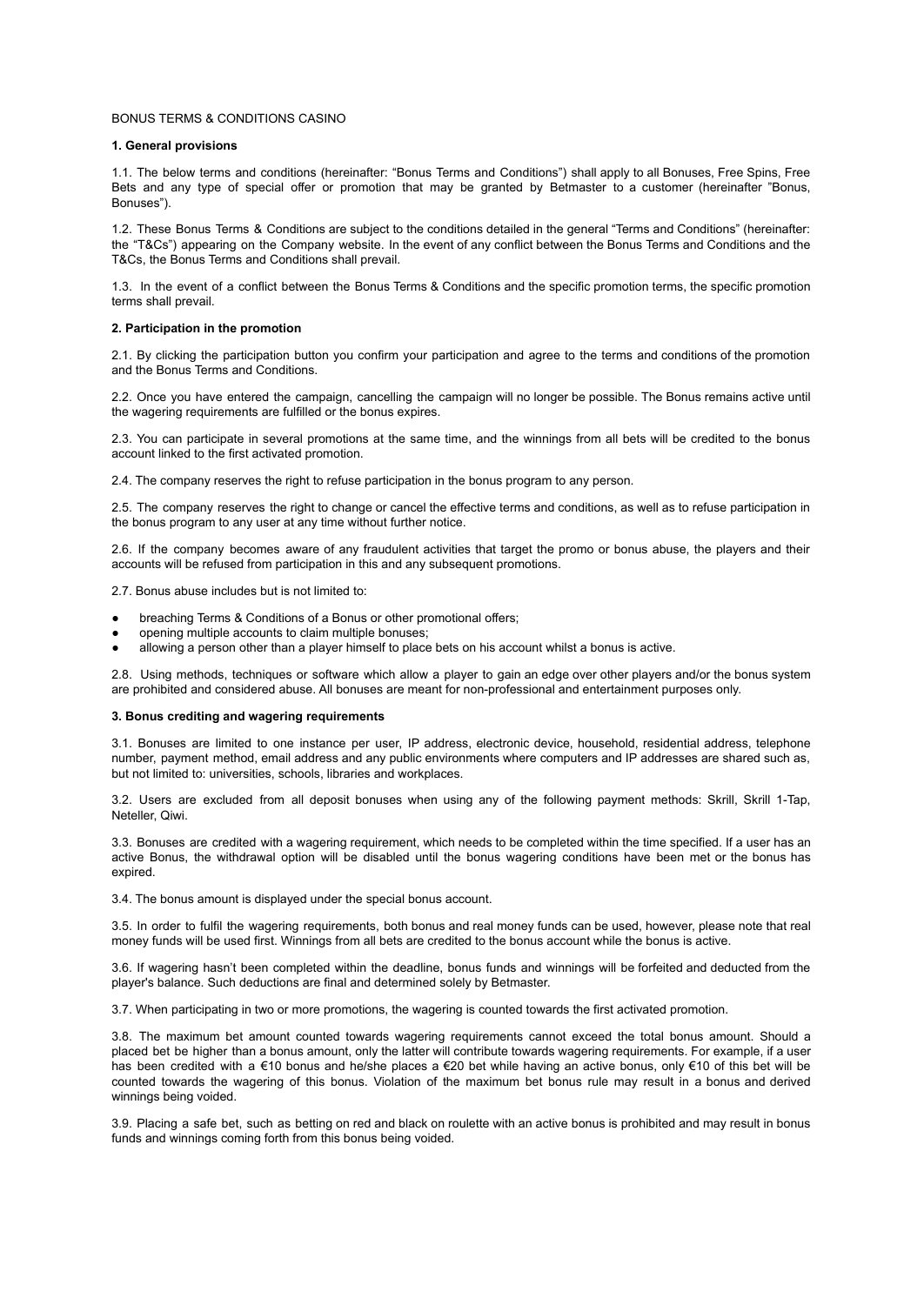3.10. The maximum amount that will be transferred to your real money account after wagering cannot exceed the sum of all bets placed from your real money account that were made during the wagering period and the bonus multiplied by a certain multiplier that depends on the specific promotion.

3.11. All winnings from non-deposit free spins WITH a wager are credited to the bonus account. The bonus amount must be wagered 50 times.

3.12. All winnings from non-deposit free spins WITHOUT a wager are limited to a maximum of €50 (or currency equivalent).

3.13. The Bonus can be wagered on all games of the Live Casino and Slots sections of the site.

3.14. Each game category contributes differently to the fulfilment of the wagering requirements as specified below:

- Slots 100% (excluding the games from this list below)
- Live casino 10% (excluding the games from this list below)
- Table games 0%

3.15. The following games are excluded from the bonus promo (wagering contribution is 0%): (list of the games)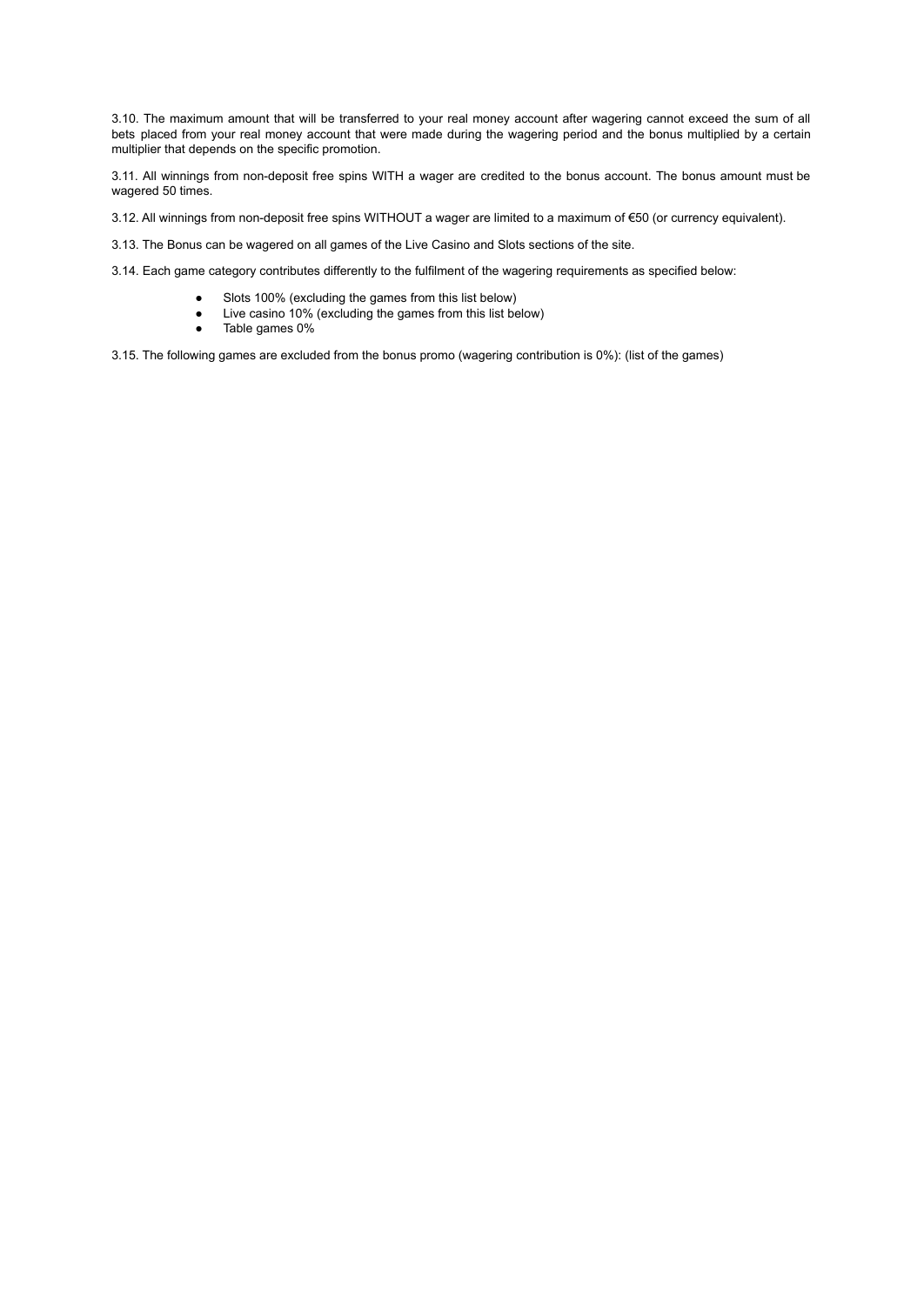## **BONUS TERMS & CONDITIONS SPORT**

## **1. General provisions**

1.1. The below terms and conditions (hereinafter: "Bonus Terms and Conditions") shall apply to all Bonuses, Free Spins, Free Bets and any type of special offer or promotion that may be granted by Betmaster to a customer (hereinafter "Bonus, Bonuses").

1.2. These Bonus Terms & Conditions are subject to the conditions detailed in the general "Terms and Conditions" (hereinafter: the "T&Cs") appearing on the Company website. In the event of any conflict between the Bonus Terms and Conditions and the T&Cs, the Bonus Terms and Conditions shall prevail.

1.3. In the event of a conflict between the Bonus Terms & Conditions and the specific promotion terms, the specific promotion terms shall prevail.

#### **2. Participation in the promotion**

2.1. By clicking the participation button you confirm your participation and agree to the terms and conditions of the promotion and the Bonus Terms and Conditions.

2.2. Once you have entered the campaign, cancelling the campaign will no longer be possible. The Bonus remains active until the wagering requirements are fulfilled or the bonus expires.

2.3. You can participate in several promotions at the same time, and the winnings from all bets will be credited to the bonus account linked to the first activated promotion.

2.4. The company reserves the right to refuse participation in the bonus program to any person.

2.5. The company reserves the right to change or cancel the effective terms and conditions, as well as to refuse participation in the bonus program to any user at any time without further notice.

2.6. If the company becomes aware of any fraudulent activities that target the promo or bonus abuse, the players and their accounts will be refused from participation in this and any subsequent promotions.

2.7. Bonus abuse includes but is not limited to:

- breaching Terms & Conditions of a Bonus or other promotional offers;
- opening multiple accounts to claim multiple bonuses;
- allowing a person other than a player himself to place bets on his account whilst a bonus is active.

2.8. Using methods, techniques or software which allow a player to gain an edge over other players and/or the bonus system are prohibited and considered abuse. All bonuses are meant for non-professional and entertainment purposes only.

#### **3. Bonus crediting and wagering requirements**

3.1. Bonuses are limited to one instance per user, IP address, electronic device, household, residential address, telephone number, payment method, email address and any public environments where computers and IP addresses are shared such as, but not limited to: universities, schools, libraries and workplaces.

3.2. Users are excluded from all deposit bonuses when using any of the following payment methods: Skrill, Skrill 1-Tap, Neteller, Qiwi.

3.3. Bonuses are credited with a wagering requirement, which needs to be completed within the time specified. If a user has an active Bonus, the withdrawal option will be disabled until the bonus wagering conditions have been met or the bonus has expired.

3.4. The bonus amount is displayed under the special bonus account.

3.5. In order to fulfil the wagering requirements, both bonus and real money funds can be used, however, please note that real money funds will be used first. Winnings from all bets are credited to the bonus account while the bonus is active.

3.6. If wagering hasn't been completed within the deadline, bonus funds and winnings will be forfeited and deducted from the player's balance. Such deductions are final and determined solely by Betmaster.

3.7. When participating in two or more promotions, the wagering is counted towards the first activated promotion.

3.8. The maximum bet amount counted towards wagering requirements cannot exceed the total bonus amount. Should a placed bet be higher than a bonus amount, only the latter will contribute towards wagering requirements. For example, if a user has been credited with a €10 bonus and he/she places a €20 bet while having an active bonus, only €10 of this bet will be counted towards the wagering of this bonus. Violation of the maximum bet bonus rule may result in a bonus and derived winnings being voided.

3.9. The maximum amount that will be transferred to your real money account after wagering cannot exceed the sum of all bets placed from your real money account that were made during the wagering period and the bonus multiplied by a certain multiplier that depends on the specific promotion.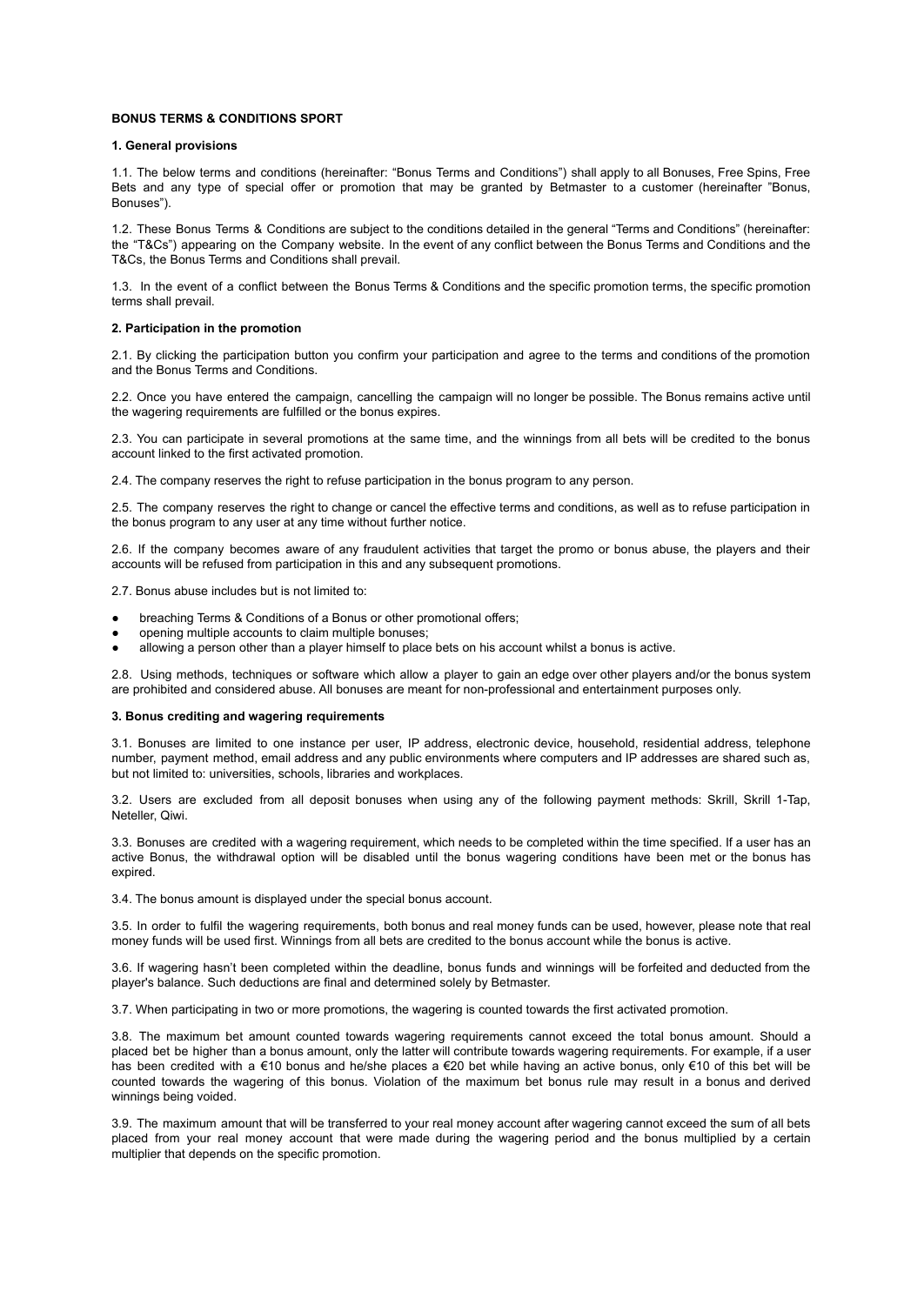3.10. The bonus can be wagered on all matches/games found from the Sports section of the website.

3.11. While wagering a bonus, only the first bet placed on the same match will be counted towards the wagering requirements.

3.12. Betting on contradictory outcomes and dependent markets in the same event is prohibited. If such behaviour takes place, the bonus may be cancelled.

3.13. The amount that a player must place to meet the bonus conditions will be counted only after all related bets have been settled.

3.14. All bets must be placed with the particular minimum odds to bet, depending on the promotion.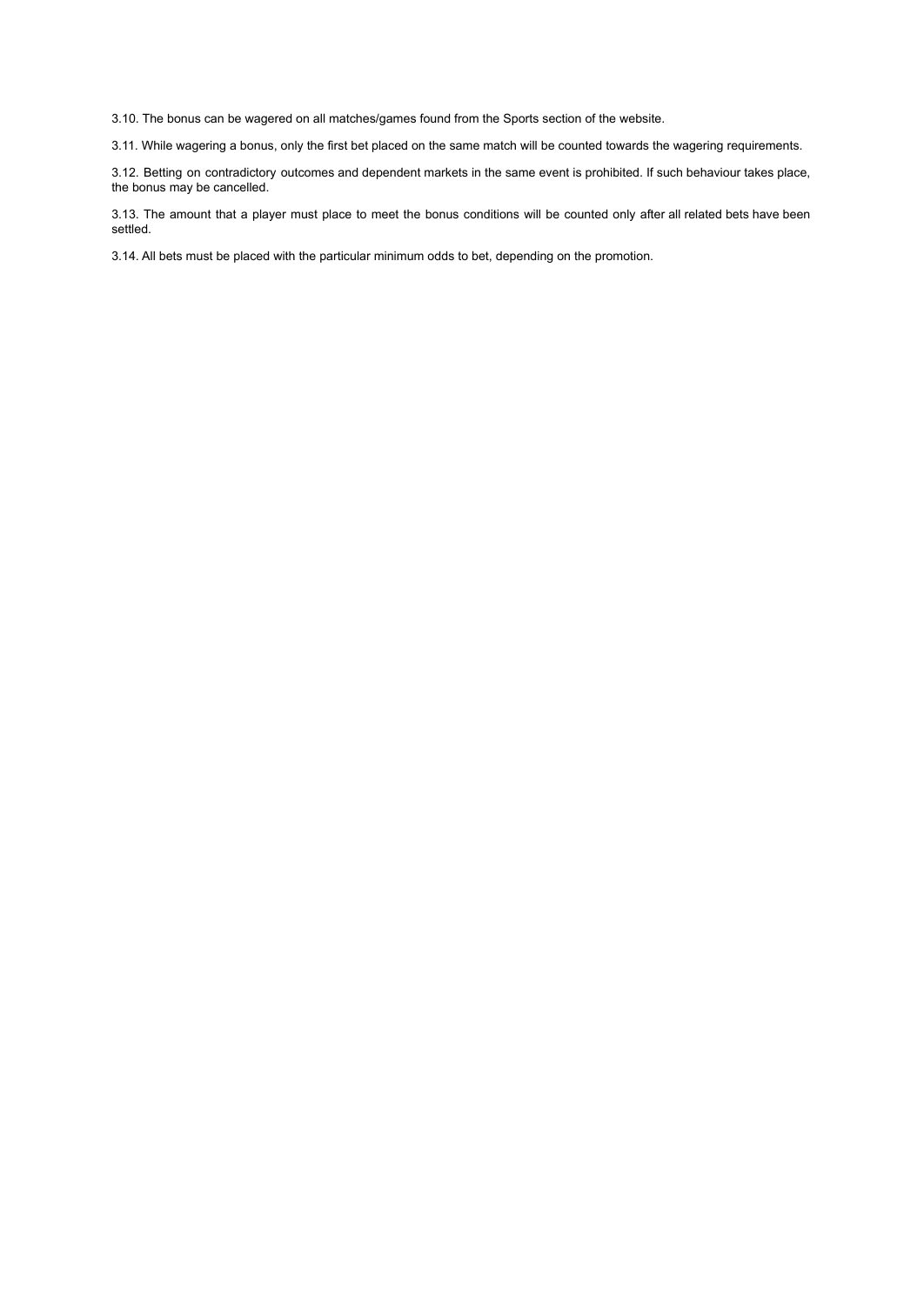# **BONUS RULES**

- 1. The bonus amount is displayed under the special bonus account.
- 2. In order to fulfil the wagering requirements, both bonus and real money funds can be used, however, please note that real money funds will be used first. While the bonus is active, winnings from all bets are credited to the bonus account.
- 3. The maximum bet amount counted towards wagering requirements cannot exceed the total bonus amount. Should a placed bet be higher than a bonus amount, only the latter will contribute towards wagering requirements. For example, if a user has been credited with a €10 bonus and he/she places a €20 bet while having an active bonus, only €10 of this bet will be counted towards the wagering of this bonus.
- 4. If a user has an active bonus, withdrawal option will be disabled until the bonus wagering conditions have been met or the bonus has expired.
- 5. If the company becomes aware of any fraudulent activities that target the promo, the players and their accounts will be refused from participation in this and any subsequent promotions.
- 6. The company reserves the right to change or cancel the effective terms and conditions, as well as to refuse participation in the bonus program to any user at any time without further notice.
- 7. You can participate in several promotions at the same time, and the winnings from all bets will be credited to the bonus account linked to the first activated promotion.
- 8. When participating in two or more promotions in the same categories (Sports or Casino), the wagering is counted towards the first activated promotion.
- 9. Once you have entered the campaign, cancelling the campaign will be no longer possible. The bonus remains active until the conditions for wagering the bonus are fulfilled or the bonus expires.
- 10. By clicking "Participate" you confirm your participation and agree to the terms and conditions of the promotion and the **[general](https://betmaster.io/agreement?lang=en) Bonus Rules**.
- 11. Bonuses do not apply to any deposits in Cryptocurrencies
- 12. When using Skrill, Skrill 1-Tap, Neteller, Qiwi payment systems, no deposit bonuses will be credited (including Welcome Bonus).

# **Sports Bonus Rules**

- 1. The bonus can be wagered on all matches/games found from the Sports section of the website.<br>2. Betting on contradictory outcomes and dependent markets in the same event is prohibited. If
- 2. Betting on contradictory outcomes and dependent markets in the same event is prohibited. If such behaviour takes place, the bonus may be cancelled.
- 3. The amount that a player must place to meet the bonus conditions will be counted only after all related bets have been settled.
- 4. While wagering a bonus only the first bet placed on the same match will be counted towards the wagering requirements.

### **Casino Bonus Rules**

- 1. All winnings from non-deposit freespins WITH a wager are credited to the bonus account. The bonus amount must be wagered 50 times.
- 2. All winnings from non-deposit freespins WITHOUT a wager are limited to a maximum of €50 (or currency equivalent).
- 3. The bonus can be wagered on all games of the Live [Casino](https://betmaster.io/en/casino/live-casino/all) and [Slots](https://betmaster.io/en/casino/games/95) sections of the site.
- 4. Each game category contributes differently to the fulfilment of the wagering requirements as specified below:
	- o Slots 100% (excluding the games from this list below)
	- o Live casino 10% (excluding the games from this list below)
	- o Table games 0%
- 5. The following games are excluded from the bonus promo (wagering contribution is 0%):

Golden Leprechaun MegaWays, Crystal Land, Spinoween, Clover Riches, 40 Lucky Fruits, Solar Queen, Bar-X Megaways, Arcade Bomb, Infinity Hero, PixiesVsPiratesDX1, StarstruckDX1, Rome The Conquerors, Dragon Tiger, Elsa's BierHaus, StarFall Mission, Joker Dice, Imperial Palace, Laser Fruit, Mega Masks, Chaos Crew, Italian Blackjack, Winter Wonders, Luxury Club, Dragons Fire, Booming Seven Deluxe, Majestic King CE, Blackjack Classic, Chinese Treasure, Crazy Genie, Royal Coins Hold and Win, Elven Magic, God Of Wealth, Golden Offer, Eggstra Cash, Grand Wheel, Mystery Reels, 7 Fortune Frenzy, Persian Fortune, RA's Legend, Stage888, Sumo Spins, Ten Elements, Three Musketeers, Cherry Fiesta, Totem Lightning, Wild Fight, Troll Faces, Vegas AfterParty, Electric7Fruits, Tropical7Fruits, Imperial Dragon, Marching Legions, JungleTreasure, Cash Volt, Gems Gone Wild Power Reels, Wild Tome of the Woods, Super Lucky Frog, The Perfect Scratch, Lucky Pharaoh, Magic Mirror Deluxe, Books and Pearls Respins of Amun-Re, Super Fortune Dragon, Midnight Racer Video Slot, Golden Temple, Burning Classics, Kong's Temple, Gonzos Quest MegaWays, Trey Poker, Speed Andar Bahar VIP, Horses (Dashing Derby), Diamond Rush, Baccarat (low-roller), Andar Bahar, Mad Mechanic Deluxe, NC Baccarat 1, Blackjack Surrender, Mayan Gods, Oasis Poker, Three Card Rummy, Book of Cats, Caribbean Poker, Domnitors, Domnitors Deluxe, Elvis Frog In Vegas, Four Lucky Clover, Book of Symbols, Mermaid Gold, Hello Easter, Magic Stone, Hawaii Cocktails, Bingo Fada da Fortuna, Journey Flirt, 32 Cards, NC Andar-Bahar Regular, Turkish Blackjack, Tower of Power, Wild Rapa Nui, Princess of Sky, Spirit Of The Wild Video Slot, Mayana, Phoenix Sun, Beat Bots Video Slot, Roulette Lobby, Plagues of Egypt, 243 Crystal Fruits Reversed, Neon Roulette, Scroll of Adventure, Princess Royal, Baccarat (regular), Totem Lightning Power Reels, Roulette with Track, Slotomon Go, Rome Rise Of An Empire, Luck O'The Leprechaun, Toin of Gold, Spartians Video Slot, Book of Shadows DX1, Vikings Unleashed Megaways, Treasure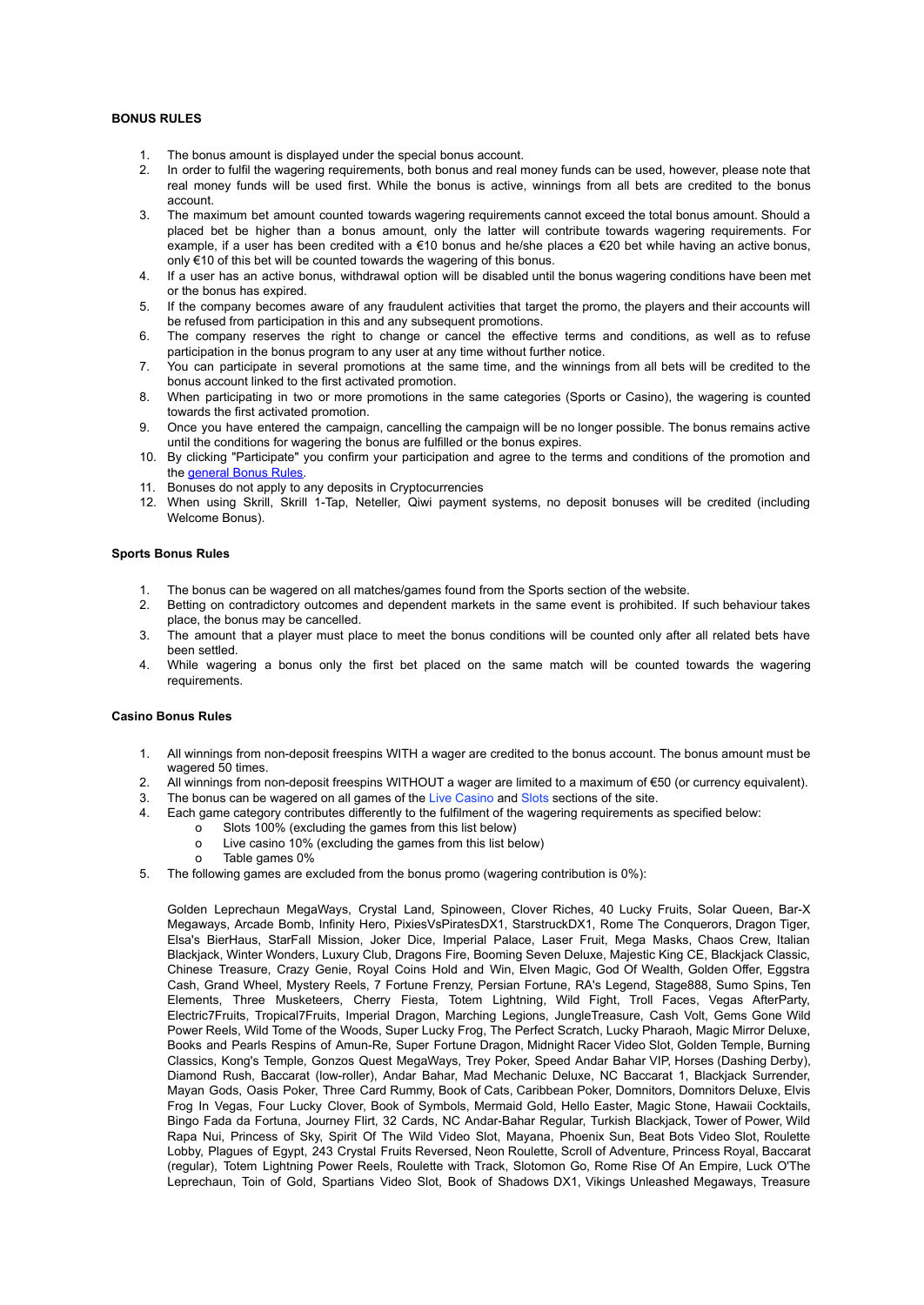Island, Five Star Power Reels, Lightning Strike Megaways, Atlantis Thunder, Crazy Bananas, Well Oil Be!, Mermaids Galore, Mystery Reels Megaways, Lucky Easter, Twisted Turbine, Dim Sum Prize, Blackjack 1, White Russian BJ table, King of the Jungle, Dice Dice Dice, The True Sheriff, Blackjack Supreme SHPP, True Illusions, Savanna Moon, BigFroot Video Slot, Tanzakura Video Slot, European Blackjack, Traces Of Evidence Video Slot, Unlimited Blackjack, Bingo Bruxaria, Triple Edge Poker, Caribbean Poker, Wolf Legend Megaways, Midas Treasure, Mystery Spin Deluxe Megaways, High Hand Holdem Poker, Mystic Wheel, Jackpot Quest, Sevens High, Genies Touch, Wins of Fortune, Volcano Riches, Joker Strike, Eastern Emeralds, Rat Riches, Mambo Unlimited Blackjack, Gold Frenzy, Skulls UP!, Gods Of Egypt, Wild Rodeo, Fancy Fruits GDN, Baccarat Pro 1, Duck Shooter, Dragon Chase, Pharao's Riches, Wild Rubies RHFP, Phantom's Mirror, Fruit Xtreme, Ezugi Popular lobby, Scratchy, Vampire Senpai, Sky Hunters, Cash Pool, Sunny Sevens, Equalizer, Pinocchio, Gunspinner's Gold Video Slot, Lion The Lord, Rainbow Jackpots, KitchenDramaSushiManiaDX1, Mega Jade, ThorDX1, Jewel Race Winter Edition, Gold Star, Blackjack Platinum 1, Jackpot Speed Roulette, Speed Cricket Baccarat, Baccarat Pro 3, Mystery Motel, Imperial Fruits: 40 lines, Blood, Four Fruits II, Magic Poker, TeslaJoltDX1, Gold Roulette, Sweet n Sour Winter, Robby the Illusionist, HotHoney 22 VIP, Gems Tower, Aura of Jupiter CCS, King & Queen, Western Jack, Super Duper Cherry, Sticky Diamonds RHFP, Midnight Fruits, Fruits&Diamonds, Scribes of Thebes, She/He\_club, Insects 18+, Aztec Magic Deluxe, Piggy Riches Megaways, Magic Lady, Casino Hold`em, Jewel Fruits, Upper Crust Abbey Video Slot, Oasis Poker, Burning Dice, Age of Dragons, Royal Seven XXL RHFP, Cube Mania, Joker Supreme, Knockout, RUR, Hercules The 12 Labours Video Slot, Mammoth Chase, Village Brewery, Hurricash, Book of Romeo and Julia, Vegas Baby, Return of Kong Megaways, Resident 3D, The Prize Is Right Video Slot, Shells n Swells Video Slot, Stoned Joker, Double Salary 1 Year, Imhotep Manuscript, Casinowar (low-roller), Pirates' Plenty Battle for Gold, Book Of Tattoo, Trump It Deluxe EPICWAYS, Sugar Frenzy, Lucky Spin Euro Roulette, Stickem, Stoned Joker 5, Fruit Mania, Beautiful Nature, King Of The Jungle GDN, Land Of Heroes, Dragon's Fire Megaways, Quarterback, Bet On Teen Patti, 1 Seat Single Deck Blackjack Elite Edition, Big British Bake Video Slot, Maze Escape, Howling Wolves, Bingo Trevo da Sorte, Wild Fruits, Korean speaking Speed Baccarat, Fruits Deluxe, Fruit Supreme, Dressing Room, Super Hamster, Origins Of Lilith Expanded, Mystery Reels Power Reels, Book of Tribes, Baccarat Supreme, Vikings Fortune: Hold and Win, Football (English Fast League Football Single Match), Story Of Hercules, Childhood Sweets, Lilith Passion 15, Secret Cupcakes, Hunting Treasures, Clash Of Gods, 100 Juicy Fruits, Desert Gem, Book of Truth, Zeus Lightning Power Reels, Oktober Spin Fest, Fruits & Clovers: 20 lines, Dragons Luck Megaways, Book of Gold: Symbol Choice, Golden Dynasty, Caribbean Anne, 100 Lucky Chilies, Mines Of Gold, Da Vinci's Mystery, Super Burning Wins: Respin, Book Of Demi Gods 2, MayanMagicDX1, Bronze scratch, Sweet Win, Punk RockerDX1, Super Mask, Books & Bulls RHFP, Sevens and Books, Speed Baccarat O, StartUp Valley, Wild Rubies, Sic Bo, Yeti Hunt Video Slot, Rocket Dice, Hammer of Fortune, Santas Wild Pick, Bombuster, Speed Baccarat J, Joker Supreme Xmas, Baccarat Supreme No Commission, Baccarat Pro 4, Ancient Magic, Ancient Riches RHFP, Atlantic Wilds, Ducks till Dawn, Aura of Jupiter, Glamorous Times, Books & Temples, Explodiac RHFP, Ramses Book Respins of Amun Re, Stacks of Jacks, Wilds Gone Wild, Sic Bo, Fort Brave, Tomb of Akhenaten DX1, Love is all you need, Aztec Twist, Frutz, 5 Families, Oracle Blaze, Golden Treasure, San Quentin xWays DX1, Money Train, Beijing Nights, 5 Super Sevens & Fruits 6 Reels, Treasures of Egypt, Joker Max, Bingo Señor Taco, Queen of Ice, Fruit Million, Childhood Sweets Xmas, Sylvan Spirits, Cut the GRASS, Lucky Numbers x20, Bang Bang, Gold Coins, Salon Prive Baccarat E, Golden Lotus, Win Shooter, Cube Mania Deluxe, Bingo Gênio, Princess of the Ocean, Spin And Spell, Lucky K, Ocean Richies, Golden Horns, Lava Gold ™, Gates of Hell, Rumba Blackjack 1, Leprechaun Magic, 777 Diamonds, 3 Seat Vegas Strip Blackjack Elite Edition, Monster Birds, Dragons Luck Power Reels, HotHoney 22, Sun of Fortune, Golden Cryptex, Unicorn Gems, Xmas Party, Lucky Devil, Super Duper Cherry RHFP, Joker Troupe, Gates of Persia, Türkçe Blackjack 1, West Town, Bingolícia, Tomb of Dead: Power 4 slots, Pirates Plenty Megaways, The Wild Hatter, Bingo Iglu, Multihand Blackjack, 9 Tigers™, Party On Deck, Queens of Glory, FruitsDX1, Turkish Lightning Roulette, Ramses Book GDN, WixxDX1, OktoberfestDX1, Lucky 81, Fruits Collection 10 Lines, Wild Burning Wins: 5 lines, Quest to the West, DeadwoodDX1, The Lion, Tombstone, Baccarat 3 (regular), Reel Keeper, Bounty Raid, Teen-Patti 20-20 High Roller, Astro Wild, Nile Treasures, Gods Odyssey, Mega Chef, Ra KO, Carnaval do Rio, Baccarat No Commission, Emerald Diamond, Flexing Dragons, 7's Club, Five Star, Fortune Fest, Zombie Circus, Gems Gone Wild, Finnegan's Formula, Wildchemy, Dragons' Awakening, Jingle Bells, Rebel World, Lion Dance, Dragon Fruit, Lucky Little Devil, Let's get ready to Rumble, Jester Spins, Lucky Wizard, Magic Gate, Masquerade, Wild7Fruits, Meme Faces, Monsterinos, Golden Ticket, Golden Joker Dice, Phoenix, Zeus the Thunderer II, Aztec Pyramids, Reel Heist, Gun Slinger, Rocket Men, Cash Compass, Wild Circus, Dracula's Gems, The Book Beyond, RCT - Halloween, Wild Nords, Avalon: The Lost Kingdom, Sic bo Dragons, Wombaroo, Baccarat, Goddess of Lotus ™, Mechanical Clover, Multihand Blackjack Pro, Hi-Lo Switch, Jacks or Better, Fortunes of Sparta, Platinum Lightning Deluxe, Scratch Dice, Charmz, Football League Round (English Fast League Football Round), Spanish FastLeague Football Single, Circus Bingo, Lucky Sweets, Horse Racing Roulette V2, Platinum Scratch, Roulette Gold, Maui Millions, Destiny Wild, Golden Touch, La Fiesta, Keno (Smart Play Keno), Shave the Sheep, Mystery Joker II, Turbo Slots, Joker Win, Roulette, NC Andar-Bahar Low Roller, Fruit Mania RHFP, Reel Joke TM, Fruit Twist, Golden7Fruits, European Roulette, Hungry Chef Pick'em, Brave Mongoose, Wolf Sierra, Divine Carnival, Goblins Land, Horror Castle, Warlock's Book, Fruits Go Pop, Fugaso Airlines, Don Slottione, Winner's Gold, Ruby Rush, Beers on Reels, Wacky Monkey, Lucky Mrs Patrick, Book of Gold 2 Double Hit, 88 Fortune Cats, Blackjack VIP 4, Blackjack VIP 8, Choco Reels, Lava Lions, Irish Lucky Dice, Knights Fight, Blackjack VIP 13, Blackjack VIP 16, Cabin Crashers, 88 Lucky Fortunes, Valletta Gold Megaways, 4 Horsemen 2, Super Sevens, Türkçe Rulet, Cash Vault II, Scratch'em, Whodunit?, Rednex AKO, Dragon of the Princess, Ghost Glyph, Pets Payday, Story Of Hercules EE, Safari Chase, Scratchy Bit, Dream Car SUV, Sphinx Fortune, Magical Amazon, Fishin Frenzy Power 4 Slots, Primal Hunt, Fruits Collection, Monster Breakout, Snowing Luck CE, Humpty Dumpty , Dragon Tiger (low-roller), Fiesta Blackjack Unlimited, DemiGods2 15, Gemtastic, Blackjack Gold 3, Majestic King, Ninja Ways, HallowReels, Hammer of Vulcan, Midas Gold, Book of Darkness, The Sword & The Magic, La Dolce Vita GDN, The Cash King, Royal Seven XXL, Hit the Route, GAM Book of Madness, Ramses Revenge, Casino Spin, OTT Andar Bahar, Book of Ages, Blue Diamond, The Christmas Slot, Vegas Triple Pay Deluxe, Dream Car Urban, Slavyanka Roulette, OmNom, Dragons Luck, Ali Baba's Luck Megaways, Aurum Codex, Yucatan's Mystery, Hope Diamond, TNT Tumble, Stack'EM, Madame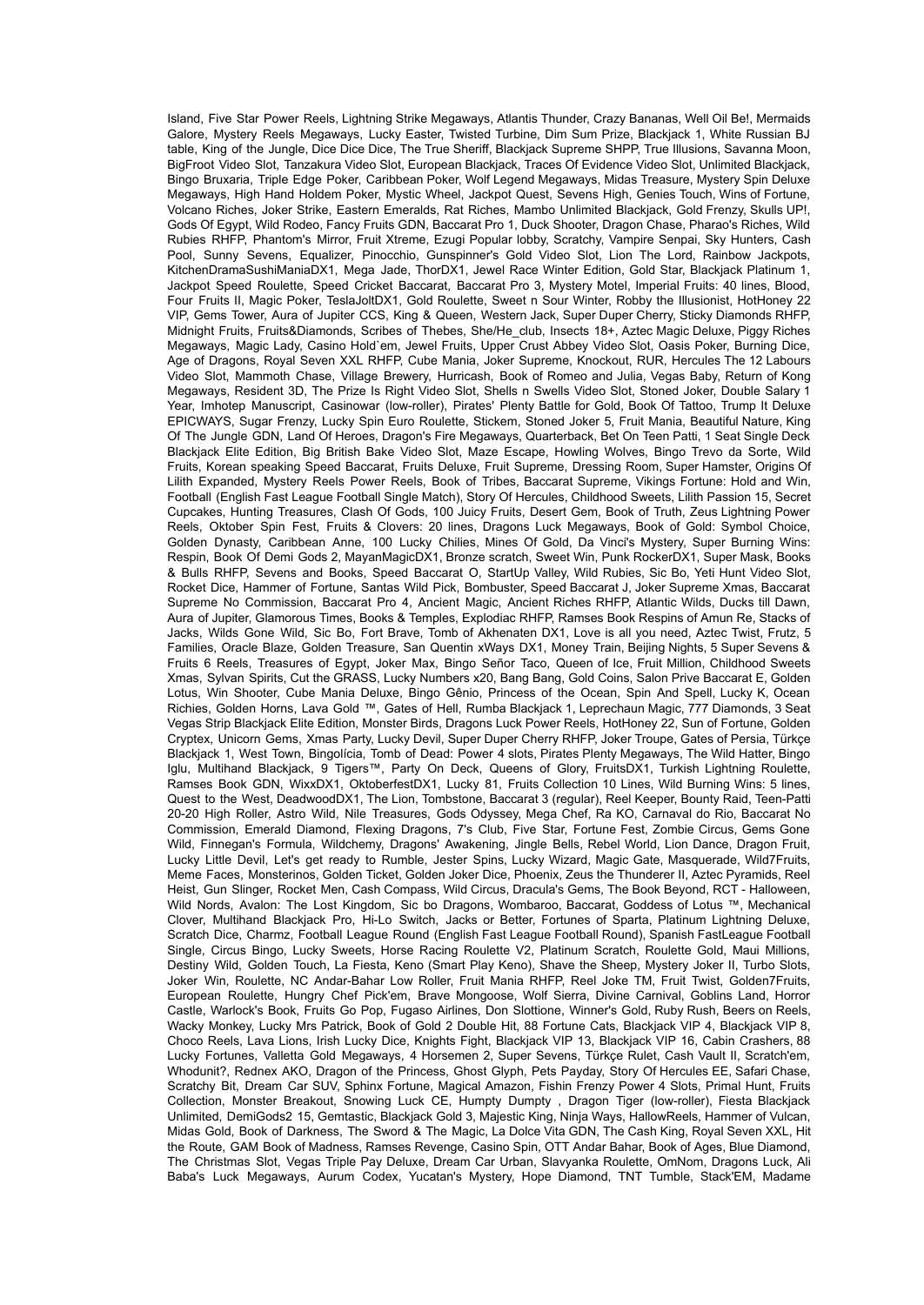Fortune, AVIATOR, Wild Spartans, Joker Lanterns, Go Panda, Pawprints of Purrsia, Super Sunny Fruits, Casino Blocks, Titan Thunder: Wrath of Hades , Loco the Monkey, Book of Crazy Chicken 2, Jester's Joy, Regal Streak, Buffalo Power Megaways, 21 Burn Blackjack, Agent Royale, European Roulette Xmas, Thor's Vengeance, Stacked, Baccarat, Cash Pig, Mummy, Speed Blackjack L, Trillionaire, Kitsunes Scrolls, Summer Of Luck, Signs Of Fortune, 1st of May, Lemur Does Vegas, Roman Legion Extreme RHFP, Alien KO, Valletta Megaways, Forgotten Pharaoh, Go Wild, The Hottest Game, Gold of Maya, ROULETTE, 40 Chilli Fruits, Hoonga Boonga, Second Strike, King Colossus, Dragon Shrine, Demi Gods 3, European Roulette VIP, Pied Piper, Egyptian Rebirth 2, Sirens Treasures, Penny Fruits, 3 Seat Atlantic City Blackjack, Bigbot Crew, 1 Seat Single Deck Blackjack, Nights Of Egypt, MajesticKing EE, Origins Of Lilith, Story Of Medusa, Cupid Strike 2, Dragon`s Charms, Jewelry Cats, Super Dragons Fire, Hunting Treasures CE, Super Spade Club Lobby, Penny Fruits Easter, African Roulette Vip, Spice of Life, Sadie Swift Guns'n Glyphs, African Roulette HighRoller, East Coast vs West Coast DX1, Motor racing (Max Car), Durian Dynamite, Midas Coins, Casino Marina Baccarat 4, Black Russian BJ table, Buffalo Hold and Win, Prime Zone, Kluster Krystals Megaclusters , Griffin's Quest Xmas Edition, Bright Star, Legend of Cleopatra Megaways, Mystic Staxx, Stones And Bones Video Slot, Golden Egg of Crazy Chicken CCS, Alien KO, Speed Blackjack I, Day and Night, Wildfire Fruits, Lumia Auto Roulette, Joker Madness Christmas Edition, Kitsune's Scrolls ™ Expanded Edition, Poseidon's Rising ™, Story Of The Samurai 10 Lines, Maximus Reels, Dragons Secret, Win Blaster, Banana Bar, NC Andar-Bahar High Roller, Great Warrior, Mighty Dragon, Really Hot, Valentine's Fortune, Irish Wishes, Cupid Strike 2 PE, Book of the Divine, Spinning Lights, Engeki Rising X50, French Roulette, Hellfire, Egyptian Rebirth II, Iron Bank, Ancients' Blessing, Fishin' Frenzy Prize Lines, World Darts Championship, Cubes, Wolf Power Hold and Win, Hades River of Souls, Safari Sam 2, Wild Chapo, Beats EX, Book Of Clovers, Mr Macau, Andar-Bahar Low Roller, Andar-Bahar Vip, Joker's Kingdom, Burning Stars 3, Fortune Reels, King of Kings, Book Of Champions, Monkey God Buy Feature, Joker Times, 3 Fruits Win Double Hit, Monte Carlo Heist Video Slot, Fancy Fruits CCS, Ice Hockey League Round, Genie Jackpots Megaways, Thai Princess, Eye Of Horus Power 4 Slots, Luck O' The Irish Fortune Spins 2, Lucky 8 Fortune Cat, Master of Atlantis, Evolution Top Games, Kings and Jewels, Merlin and The Philosopher's Stone, Top Dawgs, Zoom Roulette, Kaiser, The Hatters Mad Tea Party, Book of 99, Book of Demi Gods III, Roman Legion Extreme, Blackjack VIP 1, 81 Frutas Grandes, Riddle of the Sphinx, Baccarat Lobby, Football Scratch, Fishin Frenzy Big Catch, WBC Ring of Riches, Prize Fighter KO, Gladius AKO, GOAL, HILO, Blackjack VIP 10, Blackjack VIP 7, Fire Eagle, Dwarf Treasures, 88 Frenzy Fortune, Goddess of Lotus 10 lines, Book of Champions Reloaded, Note of Death, Ruby Hunter, Firedrake's Fortune Gamble Feature, Speed Blackjack E, Joe Exotic, Tiger's Glory Ultra, 1 Reel Egypt, Book of Pyramids, Book of Demi Gods II 15 Lines, NFT Megaways, Midnight in Tokyo, Toshi Video Club, Titans, Xpander, Book of Anime, Gods of Olympus Megaways, Infectious 5 xWays DX1, 7s Deluxe Repeater, Bingo Halloween, Flashback Heroes, Back to the Fruits Respins of Amun Re, Royal Seven, Fire Combo, Troll's Gold, Serpent Shrine, Beer Collection 30 Lines, Atlantis Thunder St Patrick's Edition, Trojan Tales, Books and Bounties, Age of Pirates 15 lines, Lady's Blessing, Blazing Bull 2, Mental DX1, Mega Pyramid, Royal Gems, God Hand, Yakuza, One2 Blackjack Low Roller, Mission Diamond Hunt Gamble Feature, King Kong Cash Prize Lines, Sunny Fruits: Hold and Win, Piggy Pirates, Divine Ways, Cheeky Cheshire, Throne Of Gold Video Slot, Spin Joker, Spin!, Traveling Treasures Brazil, Miami Bonus Wheel, NC Andar Bahar, Horror Joker, Fortune Circus, Keno Halloween, Oracle Casino Roulette, Big Bad Wolf Megaways 90, Dwarfs Gone Wild, Crazy Halloween, Spin And Win, Treasure Mine Power Reels, Goal Football League Round - Italian, Bounty Showdown, DasXBoot, Book of Crazy Chicken GDN, Duck Shooter CCS, Rich Fish, Rumba Blackjack 4, Italian FastLeague Football Single, Atlantis, Halloween Pick'em, Dragon's Gold 100, Grand Heist, Snowing Luck, Book Of Diamonds, Fancy Fruits RHFP, Explodiac, Imperial Fruits: 5 lines, Well of Wishes, Joker Expand: 40 Lines, Lucky 7, RCT - New Fruit, Wild Sorcery, Gates of Babylon, Fruits & Jokers: 20 lines, Oracle Casino Roulette 360, ManhattanGoesWildDX1, Mining Factory, Speed Andar Bahar (high-roller), Blood Moon Express, Take The Bank, Golden Glyph, RussianPoker, Rise of Egypt, Victoria Wild, Lucky Oktoberfest, Mega Flip, PLINKO, Lucky Valentine, Rapunzel's Tower, Traveling Treasures India, Auto Roulette, Speed Roulette, Eagle Riches, Golden Baccarat Knock Out, Joker Madness, Lottery Lobby, Casino Patience Solitaire, Extreme Pay, Maaax Diamonds, Arctic Adventures, Casino Barbut, Sweet n Sour, Night Wolves, Books & Bulls GDN, Crystall Ball GDN, Cutie Cat CCS, Fruit Love, Gold Scratch, King Treasure, Red Square Games, Ramses Book, Sticky Diamonds, Crystal Burst XXL, Crystal Ball RHFP, StoryOfHercules-15E, La Dolce Vita, Betina Bingo, Fancy Fruits, Fancy Fruits Respins of Amun Re, Golden Egg of Crazy Chicken, Wild Rubies GDN, Zombies at the Door, Shogun's Secret CCS, Pharaos Riches GDN, Boto Bingo, Donuts Rush, Balloons, Lotus Kingdom, Maaax Diamonds GDN, Candy Prize, Keno, Roulette Gold 3, MINES, Mega Dragon, Pirates Frenzy, Legend Of Athena, Express 200, Rio Stars, Caveman Bob, NC Baccarat 3, Cash Vault I, Lucky Numbers x16, Lucky Scratch, Break the ICE, Lucky Shot, Frogs Scratch, Speed Baccarat M, It's Bananas, Crystal Mirror, Elemento, Dead Man's Trail, The Great Pigsby, Crystal Prince, Joker Cards, Jewel Scarabs, Epic Joker, HOT Fruits, Dolphins Gold, 3 Seat European Blackjack, Journey of the Gods, Crystal Queen, Bushido Ways xNudge DX1, Dreams of Gold, Pontoon, 777 Strike, Champions Pick, Vault Cracker, Crazy Donuts, 3 Seat European Blackjack Elite Edition, Teen Patti, Book of Tattoo 2, Prestige Auto Roulette, Dragon Tiger, Banana Bingo, Diamond Roulette, Solar Temple, blazingbull, Diamond Blitz, Bingo Cientista Doidão, 88 Lucky Charms, Salsa Baccarat 3, The Mighty King, Blackjack Gold 4, Back To Venus, BarbarianFuryDX1, Prosperity Pearls, Land of Zenith, Red Hot Repeater, CasinoWinSpinDX1, VIP Blackjack with Surrender, Blackjack Gold 6, DungeonQuestDX1, Fruit Lines, Story of the Samurai, Hot4CashDX1, Blackjack VIP 15, Blackjack Bucuresti, Fiesta Roulette, Turkish Roulette, VIP Blackjack, HotNudgeDX1, Eagle Power Hold and Win, Jingle Bells Power Reels, TheCreepyCarnivalDX1, TractorBeamDX1, Primate King, Hop'N'Pop, Wild Hot Chilli Reels, Books and Pearls, Slot Birds, Blackjack VIP 2, Ice Hockey League Match, Old Fisherman, Andar Bahar Lobby, Poker Lobby, Baccarat Super 6, Portomaso Casino Roulette, Bingo Samba Rio, Ramses Book RHFP, Fortuna de los Muertos, Fruit Mania GDN, Dragon's Fire Infinireels, Take Olympus, Agent 51, Back to the Fruits, Disc of Athena, Blackjack VIP 11, Blackjack VIP 14, Pharaos Riches RHFP, Book of Madness Respins of Amun-Re, Roman Legion GDN, Take 5 RHFP, Guardian of Athens, Shoguns Secret, Wild Wild Vegas, Win Another Day, Golden Glyph 2, 9 Happy Pharaohs, Roman Legion, Land Of Heroes GDN, Coin Swipe, 5 Fortunator, xWays Hoarder xSplit, La Dolce Vita RHFP, Electron, Baccarat 3 (high-roller), Baccarat 3, Mississippi Wilds, Tiki Terror, Demon Academy, Beer Collection 10 Lines, Firedrake's Fortune, Diamond Duke, DICE, NC Baccarat 2, Stamp Wild, Precious 7, Wild Bard,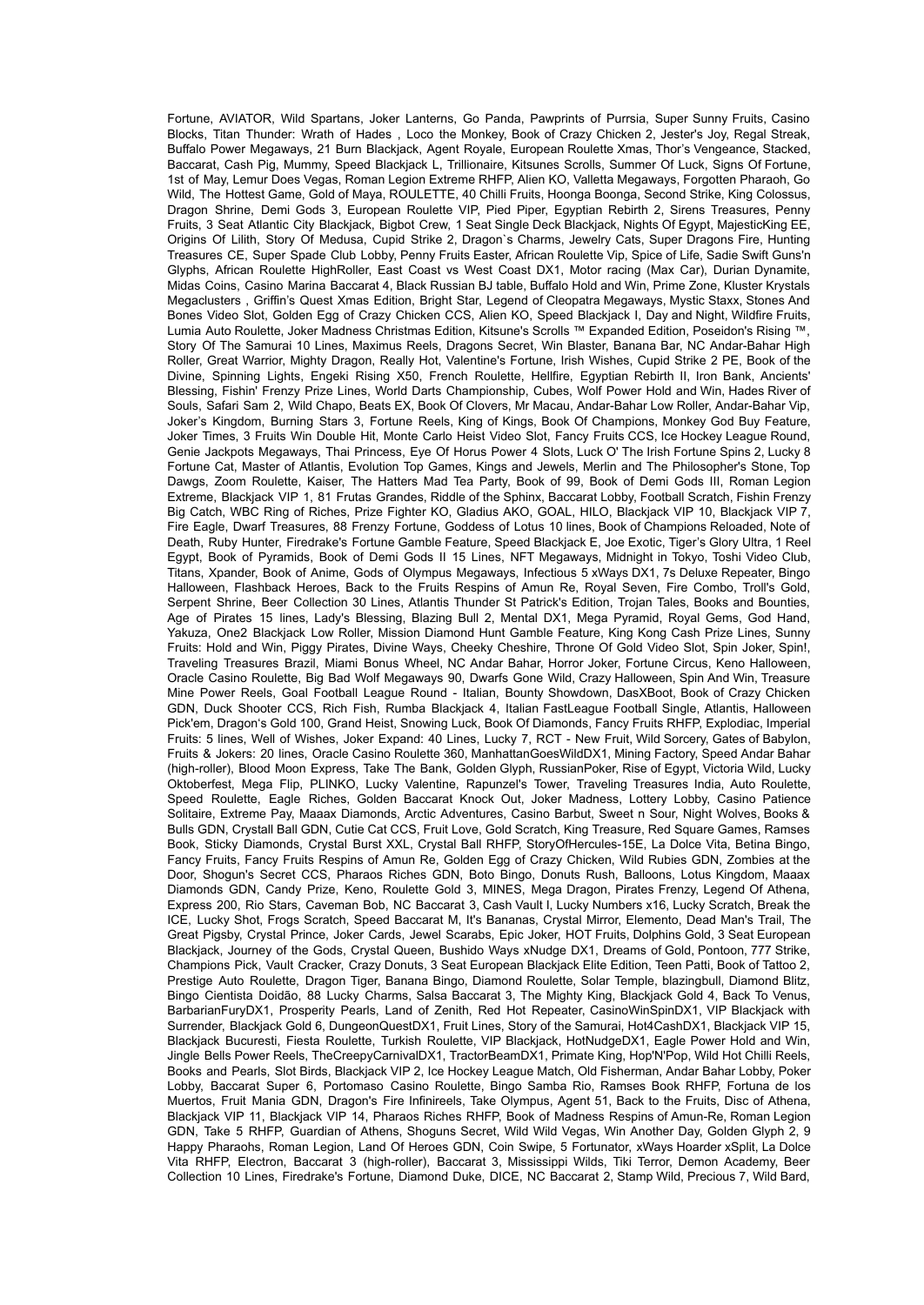Nights Of Magic, Horus Eye, Extreme 7, Greek Legends, Atomico Lotto, Revolution, Fruits Deluxe CE, Starfang, Wish Upon A Jackpot Megaways™, Code 211 Video Slot, Mrs Green's Plant Emporium Video Slot, Silver Scratch, Prince Treasure, Lucky Numbers x12, Scratchy Big, MiamiMultiplier, Red Queen in Wonderland, Wild Luchador, Fiesta Baccarat, Dragon Tiger (regular), Dragon Tiger VIP, Fruit Blox, Tomoe's Sushi Bar, Emoji Slot, Jungle Keno, PandaMEME, Monkey God, Eye of Horus Gambler, American Poker Gold, Epic Journey, Crystal Ball, Fortune House, Golden Toad, Baccarat, Blackjack Neo, Lucky Fortune Cat, Jade Charms, No Commission Baccarat, Temple Tumble, Black Beauty, Erik the Red, Ocean Fortune, Red Diamond, Powerspin, Tower Tumble, Snake Arena, Neon Lights, CryptoMatrix, Heroes' Gathering, Magical Keno, Crystal Unicorn, PoisonEveDX1, Hellcatraz, Bingo Señorita Calavera, Gold Miners, Royal7Fruits, Roulette, Snow Wild And The 7 Features, Wild Wild Chest, Dice 81, Book of Gold: Classic, Deep Sea, Divine Dreams, The Hive, Book of Juno, Lion Thunder, Arcane Gems, 4 Lucky Pinups, She/He\_beach, 3 Fruits Win: 10 lines, Warrior Graveyard Xnudge DX1, Take Santa's Shop, Nights Of Magic EE, Wild ANTics, Wild Santa, MarsDinner, Cleopatra 18+, Zeus the Thunderer, Dragon Chase Rapid, Classic7Fruits, No More Fruits, FruitCocktail7, Casino Marina Baccarat 3, RCT - Talismanes, Enchanted 7s, Fruity Crown, Bingolaço, 100 Joker Staxx, Fruits On Ice, Lucky Loot, Wizarding Wins, Wild Ox, Pick'em Fruits, RCT - Samba, Brave Viking, Chip Spin, The Mummy Win Hunters , Wild Warriors, Dragon Lord, Super Burning Wins, Crazy Starter, Cubes 2, Book of Gold: Double Chance, Sevens & Fruits, Jewel Twist, Heads and Tails, Jogo do Bicho, Andar-Bahar Regular, Teen-Patti 20-20 Low Roller, Spinning Beers, Lucky Blue, 40 Joker Staxx, Plinko, Easter Spin, Pip's Quest, Monkey Mania, King Kong Cash, Salon Privé Blackjack E, Sic Bo Macau, African Roulette Low Roller, Texas Hold`em, Wild Texas, Golf, Cherry Cherry, Golden Castle, LOTI Fortune Spins, Safari Gold Megaways, Feel The Music, Aloha King Elvis, Mega Rise, Ali Baba's Luck, Safari Sam, Egyptian Eclipse, Japanese Speed Baccarat A, Mistress of Fortune, One2 Blackjack Regular, One2 Blackjack Vip, One2 Blackjack High Roller, Golden Genie & The Walking WildsDX1, 7 Chakras Video Slot, Bonus Joker II, Texas Holdem, Eldorado, Pandora, Gangster World, Wooden Fruits, Punto Banco, Hell, Cinderella's Ball, Roulette (low-roller), Namaste Roulette, Roulette (regular), Jewel Sea, Magic Spinners, Cleopatra's Diary, Mr Toxicus, Sic Bo, Genie Jackpots Wishmaker, The Respinners, Baccarat, Craps, Immortal FruitsDX1, Casino Hold'em, Bet on Numbers, Candy Prize Big, Esqueleto Mariachi, Sweet Success Megaways, 24 Hour Grand Prix, Banana Keno, Money Train 2, Buffalo Hunter DX1, MVP Hoops, Lucky Halloween, Telly Reels™, Clash of the Beasts, Treasure Mine, Diamond Mine, Wish Upon a Jackpot, Viking Madness, Sirens' Serenade Video Slot, Serpent Shrine, First Person Craps, Johnny Cash, Indian Roulette, Millionaire's Life, Vikingdom Video Slot, Tiki Fruits, Jewel Strike, Jungle Jackpots, Crystal Strike, High Roller Bonanza, Shave the BEARD, Let it Snow, Bingo Tornado, 10 001 Nights, Beach Tennis, Big Bad Wolf Christmas Special, Summer Splash, Unicorn Reels, ParrotsRock, Vikings and Gods 2-15, Nights Of Fortune, Goblins & Gemstones, Christmas Santa, Monsters Scratch, Colossus Fruits CE, Nights Of Egypt EE, DemiGods2 CE, 4 Horsemen, LilithPassion, Catrina Amor Eterno, Penny Fruits CE, Story Of Egypt, A Pirates Quest, The Golden Sail, Speed Baccarat L, Speed Baccarat N, Templar Tumble, Blackjack Classic PP, The Last Pharaoh Video Slot, Spanish FastLeague Football Match, Snegurochka ™, Battle Dwarf Xmas, Ded Moroz ™, Fire 'n' Hot, Joker Splash, Pinocchio's Journey, Speed Andar Bahar (low-roller), European roulette, African Fortune, LilithPassion CE, Dragon Tiger (high-roller), Speed Andar Bahar (regular), Jack In A Pot, Burning Diamonds, Mammoth Chase Easter Edition, Band Outta Hell Video Slot, DemiGods2, Buffalo Rampage, Patrick's Pick, Queen Of Fire, Thors Lighning, Book of Babylon, Teen-Patti 20-20 Vip, Rumba Blackjack 3, Andar-Bahar High Roller, Teen-Patti 20-20 Regular, Baccarat 2 (high-roller), Coinflip 2, Show Me The Honey Video Slot, Dragon's Luck Deluxe, African Rampage, Dr. Jekyll & Mr. Hyde, Hand of Gold, Cash Ultimate, Puppy Love Plus, Night Roller, Good Girl, Bad Girl, 40 Chilli Fruits Flaming Edition, After Night Falls, Slots Angels, American Blackjack, Tiger`s Charms, Baccarat 2, Colossus Fruits Easter, Sirens Treasures 15, European Roulette, Luck O' The Irish Megaways, Medusa, Vip American Roulette, Devil's Number, Nordic Wild Video Slot, Triple Flame, Sticky Bandits 3 Most Wanted, Baccarat 2 (regular), Aztec Spell - 10 Lines, Baccarat 2 (low-roller), Reptizillions Power Reels, King of the West, Joker Maxima, What the Fox MegaWays, Blackjack VIP 6, Caves & Treasures, Blackjack VIP 5, Blackjack VIP 12, Blue Fortune, The Greatest Train Robbery, Cruise of Fortune, Big Bad Wolf, La Tomatina, Razortooth, Red Hot Slots, Money Cart 2, Sakura Fortune, Gold Lab, Speed Auto Roulette, Mighty Arthur, Wild Easter, Fairy Gate, Tigers Glory, Tales of Dr. Do Little, Marina Casino Baccarat 1, Ark of Mystery, Tales Of Time Travel Video Slot, Deep Descent, Heroes Hunt, Maze Escape, Poseidon's Rising 15 Lines, SwipeGf, Pearls of Aphrodite, Abundance Spell, Aztec Spell, Flaming Fox, Sunny Coin Hold The Spin, Wolf Fang, Book Of Skulls, Tiki Fruits Totem Frenzy, Booty Bay, Attila The Hun, Miami Dice, Beer Collection 20 Lines, Neon links, Beer Collection 40 Lines, Casino Roulette, Fishin' Frenzy Scratchcard, Wild Chase: Tokyo Go, El Jackpotto, Double Joker, Marina Casino Baccarat 2, 40 Finest XXL, Hallowinner, Casinowar VIP, Teen Patti, Colossus Fruits, Cricket Fever Video Slot, Ancient Riches Casino, Fruit Snap, Ancient Script, Three Kingdoms, Hallow Pick, Book of Rebirth, Wild Elements, Lucky Numbers x8, Nova Gems, Imperial Fruits: 100 lines, Books & Bulls, 1 2 3 BOOM!, Multiplier Odyssey, Sherlock Bones, Mega Burning Wins: 27 ways, Fruits & Jokers: 100 lines, Sakura Dragon, Cutie Cat, Vampires Gone Wild, SlotGF Amane, Legend of Cleopatra, Jammin Jars, Fat Rabbit, The Expandable, Mission Diamond Hunt, Wild Swarm, Arcadia i3D Video Slot, Wolf Street Video Slot, Dig Dig Digger, Cosmic Charms, Cash Vegas Video Slot, Dynamite Riches, Roulette (high-roller), Blackjack Gold 1, Roulette VIP, Baccarat VIP, Pyro Pixie, Forever Diamonds, Baccarat (high-roller), Baccarat Pro 2, Reactor, King Of The Jungle RHF, Yeti Hunt, Take 5, Royal Seven GDN, Take 5 GDN, Simply the Best, Queen Treasure, Happy Scratch, Wild Cauldron, Koi Cash, 3 Seat Vegas Strip Blackjack, Napoleon, Buffalo Rising Megaways, Blackjack VIP F, Big British Bake, Wheel Of Fortune, Wings of Ra, Salsa Baccarat 4, Blackjack Supreme MHPP, Bingo Hortinha, Vault of Anubis, Fortunes of Ra, Unlimited Turkish Blackjack, Primal Megaways, Good Feathers, Temple of Treasures Megaways, Joker Max Gamble Feature, CoinsOfFortuneDX1, 7s Deluxe, Spin Town, IceIceYetiDX1, KitchenDramaBbqFrenzyDX1, GaelicGoldDX1, HarlequinDX1, OwlsDX1, TombOfNefertitiDX1, African Roulette Regular, Cumbia Ruleta 1, Neon2077, Beasty Bux, Burning Diamonds Gamble Feature, Blackjack Lobby, Show Master, Aztec Spins, Baccarat 3 (low-roller), Griffins Quest, 7th Heaven, One Day Teen Patti Classic, Bingo Saga Loca, Fairy Dust Forest, Ignite the Night, Fortune Charm, Trendy Skulls, At The Copa, WildVegas, Artemis Vs. Medusa, Sin City Nights, 50 Lines Of War, Agent X MIssion, Aztec Magic, Double Exposure, Milky WaysDX1, American Roulette, Desert Treasure, Minesweeper, Fire Lightning, Infinity Tower, Fantasy Park, Mechanical Orange, Platinum Lightning, Sugar Pop 2, Dogs (Platinum Hounds), Türkçe Blackjack 2, Table tennis,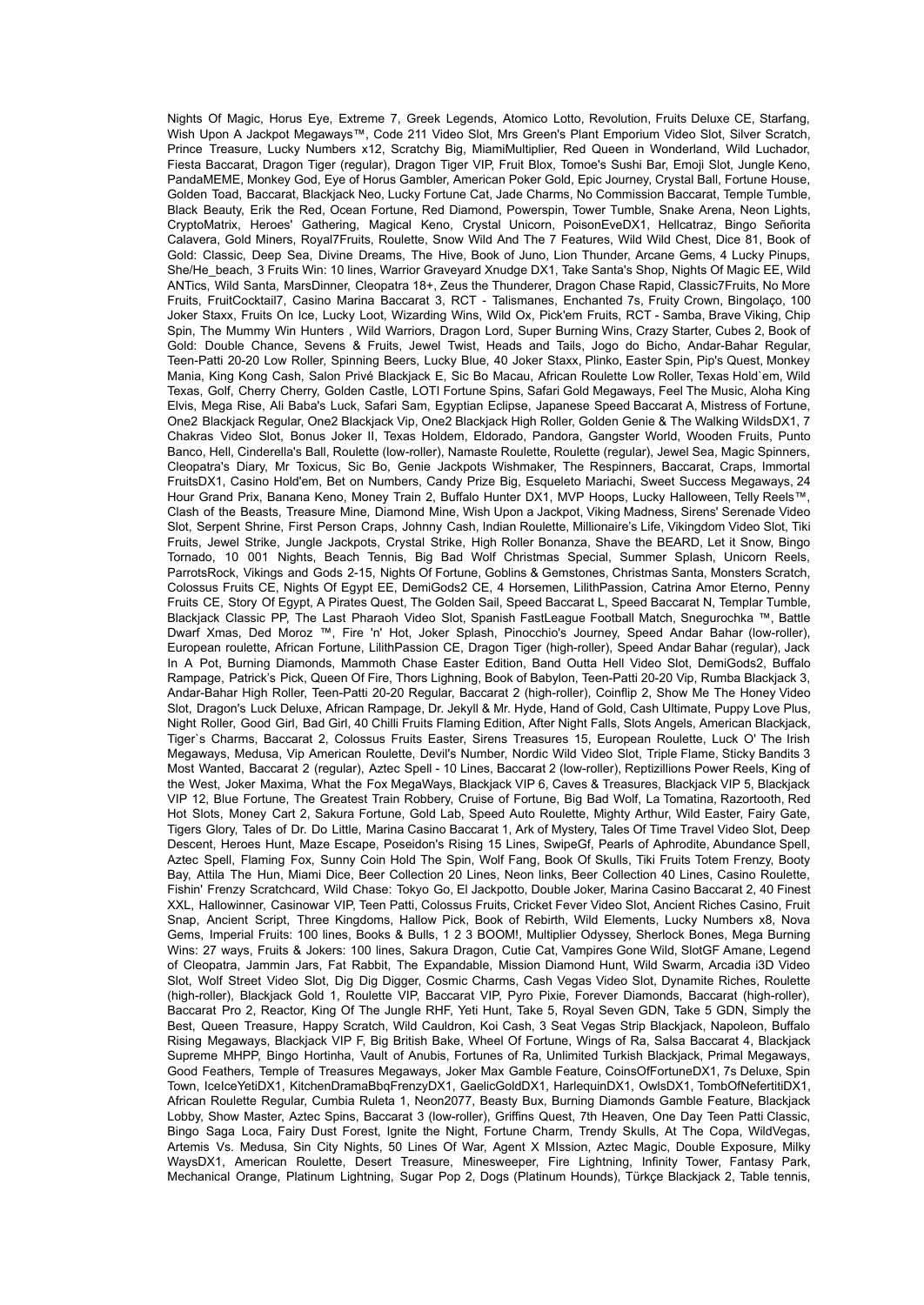Smiling Joker II, Trump It Deluxe, Cirque de la Fortune, Mega Power Heroes, Deep Blue Sea, Tiki Wins, The Mystic Hive, Wild Wild West 2120, Book of Romeo and Julia Golden Nights, 6 WILD SHARKS, Lucky Fridays, Super Boost, American Roulette, Single Deck Blackjack, Super 7 Blackjack, Vip European Roulette, Golden Tsar, Leprechaun's Magic Megaways, Miles Belhouse and the Gears of time , Troll KO, Emerald's Infinity Reels TM, Gem Splitter ™, Freezing Classics, Book of Xmas, Italian FastLeague Football Match, War of Gods, Portomaso Real Casino Roulette, Speed Blackjack G, Grizzly Gold, Clover Lady, Regal Beasts, In Between Poker, Book of Rebirth Reloaded, Demi Gods 2 Expanded Edition , Fishin' Frenzy Megaways, 100 Spinning Dice, Speed Blackjack J, DemiGods3-15E, Year Of The Rat, Colossus Kingdom, Speed Blackjack M, Irish Treasures, Demi Gods 4, Speed Baccarat P, Casino Marina Roulette 2, Vikings and Gods 2, Penny Fruits Extreme, Cash Scratch, Book of Tribes Reloaded, Legacy Of Ra Megaways, Joker Leprechauns, Fruitbat Crazy, Book of Tombs, Dinosaur Rage, Spinfinity Man, Catch a Fish Bingo, Sinbad, Illuminous, Tap House, Hot Life, Brazilian Roulette, Diamond Riches, Crypt of the Dead, Wild Chase, Spinions Beach Party, Speed Baccarat Q, NC Andar-Bahar Vip, European Roulette Announced Bets, Fire in the Hole xBomb DX1, Ruleta Clasica Peru, Wheel of Luck Hold and Win, Easter Pick, Cobra Queen, Hot Sync, Loot or Boot, Leprechaun Hills, Sticky Bandits, Burning Power, Crown of Valor, Majestic Safari, Roaring 20s, Maiden and Swordman, Dinopolis, HarleCoin, Blackjack VIP 3, Blackjack VIP 9, Goldilocks alternate betsizes, Hidden Valley 2, Northern Sky, Gold Hunter, Pirates' Charm, Ivan and the Immortal King, Bangkok Dreams Gamble Feature, Hot Life Buy Bonus, The Grand, Hall of the Mountain King, Crystal Classics, Ticket to the Stars, GanBaruto Battle, Titan's Rising, The Armory, Savanna Stampede, Vicky Ventura, Irish Frenzy, Win Escalator, Bangkok Dreams, Age of Ice Dragons, Sticky Bandits: Wild Returns, Phoenix Fire Power Reels, Rolling in Gold, Casinowar (regular), Wildcraft, Reel King Mega, Hat Trick Hero ™, Eye of Dead, Divine Links, Mighty Africa: 4096 ways, Burning Wins, Joker Expand, Wish Upon A Leprechaun Megaways, Joker Poker, Merengue Blackjack 2, Jungle Stripes, Really Hot Flaming Edition, Turbo Poker, American Poker V, Four Lucky Diamonds, Bingo Pirata, BlackJack, Sevens & Fruits: 20 lines, Caribbean Beach Poker, Fruit Rush, Thunder Rock, Blackjack Gold 5, Fruits & Jokers: 40 Lines, Saint Fermin, Monsters Fear Bullers, Horror House, It's Time!!, Dead Beats, Roulette Nouveau, Lucky Lady's Clover, Age Of Pirates, Bob's Coffee Shop, Gods of Olympia MEGAWAYS™, Frequent Flyer, Path of Destiny, Betty, Boris and Boo, No Comm Speed Baccarat C, Punch Club, Alpha Squad Double Cross, Lucky Score, Romance V, Sweet Crush, Speed Blackjack H, Lucky Lady Moon, Speakeasy Boost, Speed Blackjack K, Chaos Crew Scratch, Big Money Frenzy, Dino Odyssey, Cupid's Scratch, LuckyMrPatrick, Hot Coins Hold and Win, Age of Huracan, Goldfire7s, Make Money, Slots O Gold Megaways, The Mafiosi, Spirit of the Beast, Tree of Gold, Tiger Claws, El Paso Gunfight xNudge DX1, Raspadinha Halloween, Raspadinha Trevo da Sorte, Joker 3600, Wild Cats Multiline, Neon lights, Kupala, Crystal Swipe, Frankie's Holiday, Spirit of Egypt Hold and Win, Quarantine, Neptune's Bounty, 1 Reel Fruits, The Wisecracker Lightning, Casinowar (high-roller), Battle Dwarf, Hong Bao, Doctor Electro, Zombie Queen, Eye of Horus Megaways, Sands Of Space Video Slot, Red Chilli Wins, Polar Paws, Dragonfall, Legendary Excalibur, Blackjack 7, Marina Casino Roulette, Broker Bear Blast, Buffalo Rising Megaways VIP, Scratchy Mini, Dream Car Speed, Gold Rush, Diamond Mine Extra Gold, Diamond Mine Extra Gold VIP, Spring Tails, Dreams of Gold Delight, Panther's Reign, 3 Seat Atlantic City Blackjack Elite Edition, Rainbow Jackpots Power Lines, Monster Pop, Nero's Fortune, Buckaneers Video Slot, Rome: Caesar's Glory, Sevens & Fruits: 6 reels, Black horse Deluxe™, Sonic Reels, Lucky 9, Gorilla Gold Megaways: Power 4 slots, Hot Frootastic, Crown Gems, Thai Flower, DragonTribeDX1, Atlantis, Reel Hero™, Legacy of Gods Megaways, Gunspinner, Robin Hoods Wild Forest, 4Squad, Rhino Rampage, Gunslinger: Fully Loaded , Danger Zone, Bonus Bunnies, Multiplier Riches, Mystic Buffalo, Buffalo Rising Megaways All Action, RCT - Rio de Janeiro, RCT - Reis do Egito, Wild O'Clock, Raigeki Rising X30, Power of Gods™: Egypt, Hoard of Poseidon, Monkey's Gold xPays DX1, Mystery Stacks, Kingdom of Fortune, The Pig Wizard Megaways, Make Money Rich Edition, Sails of Fortune, Red Panda Poker, Undying Romance, Wild Drops, Million Tree, Twisted Turbine, Desert Shark, Book of the Divine Reloaded, Sevens High Ultra, Western Tales, Victoria Wild Deluxe , Ninja Hero Goemon, Great White Buffalo, House of Doom 2: The Crypt, Rabbit Hole Riches - Court of Hearts, The Green Knight, Blazin' Bullfrog, ZZ Top Roadside Riches, Odin: Protector of Realms, Diamonds of the Realm, Scroll of Dead, Sisters of the Sun, Thunder Screech, HammerFall, 3 Clown Monty, Candy Island Princess, Free Reelin' Joker, Charlie Chance, Fire Joker Freeze, Fire Toad, Gemix 2, Hotel Yeti-Way, Pack & Cash, Prism of Gems, Rich Wilde and the Amulet of Dead, The Faces of Freya, The Paying Piano Club, The Shimmering Woods, Full Moon Wild Track, Mega Shark, Cosmic Disco, Dice & Roll Mobile, Rise of Ra Mobile, Katmandu Gold, 27 Wins Mobile, Mini Supreme Hot, 20 Dazzling Hot, Secrets of Alchemy, Rainbow Luck, 20 Super Hot Egypt Quest, Slotomoji, Book of King Arthur Mobile, Book of Fruits 10, Scarab Kingdom, King Of Monkeys, Sultans gift, Wild Justice, 81 Wins, Penguin Party, Scarab Stone, Baccarat, Beauty and the Beast, Egyptian Emeralds, Cleo's Heart, Wild Buffalo, Serengeti Gold Mobile, Crazy Bee, Fire Blaze Jackpots Adventure Trail, Spectre Estate, Ape King, Silverback: Multiplier Mountain Mobile, Stardust, Odins Riches Mobile, Witch's Brew, Fortune Craft, Amazing Amazonia, Zeppelin, The Wildlife 2, Love Magic, Might of Zeus, Bompers, Purrfect Pets, Mariachi Fiesta, Circus Brilliant Egypt Quest, 5 Burning Heart, 5 Dazzling Hot, Aztec Glory, Olympus Glory, Around the World, Serengeti Gold v92, Nitropolis 2, Odin's Riches v92 Mobile, Burning Hot, 40 Mega Clover Mobile, Wild Hills, Serengeti Gold v94, 20 Golden Coins Mobile, Millionaire, Dragon Lines Super, Forest Band Mobile, Casino Mania, Coral Island, Odins Riches, Star Clusters, Book of King Arthur v92 Mobile, 20 Burning Hot Mobile, Queen of Rio Mobile, 30 Spicy Fruits Mobile, The Secrets of London, New York, Lucky Dice 1, Lucky Dice 3, Ancient Troy Dice, Frog Story Mobile, Roulette, Fruits Kingdom Mobile, Lucky & Wild Mobile, WW2, Royal Secrets Mobile, Odin's Riches v94 Mobile, Io, Wizards Wand, Jolly Beluga Whales, Black Jack VIP, Book of King Arthur, 40 Ultra Respin, The Rise of AI, Flaming Hot, Extra Chilli Mobile, Miss Wildfire, Halloween Jackpot, Action Dragons, Zulu Treasure, Drunk santa, Great Queen Bee, Three Nymphs, Bye Bye Spy Guy, Double Hot Habanero, 88 Golden 88, Tropic Dancer, MMA Legends, African Sunset, More Dragons, Caligula, Odin's Riches v92, Book of Aztec Select, 100 Cats Mobile, Rock, Paper, Scissors, 40 Shining jewels, 40 Hot & Cash, 40 Super Hot Mobile, 5 Burning Heart Mobile, 50 Horses Mobile, Treasures of Persia, Action Money, Sic Bo, Almighty Ramses II, Amazing Amazonia Mobile, 20 Roosters, Burning Hot Mobile, Spicy Meatballs Mobile, Circus Brilliant Mobile, Fortune Spells, Iferno Fruits, Dark Queen Mobile, Dragon Hot, Dragon Reborn, Egypt sky Mobile, Flaming Hot Mobile, Fortune Spells Mobile, Game of luck Mobile, Spicy Meatballs, Imperial Wars, Joker Poker, More Lucky & Wild Mobile, Grace of Cleopatra, Oil Company II Mobile, Rainbow Queen,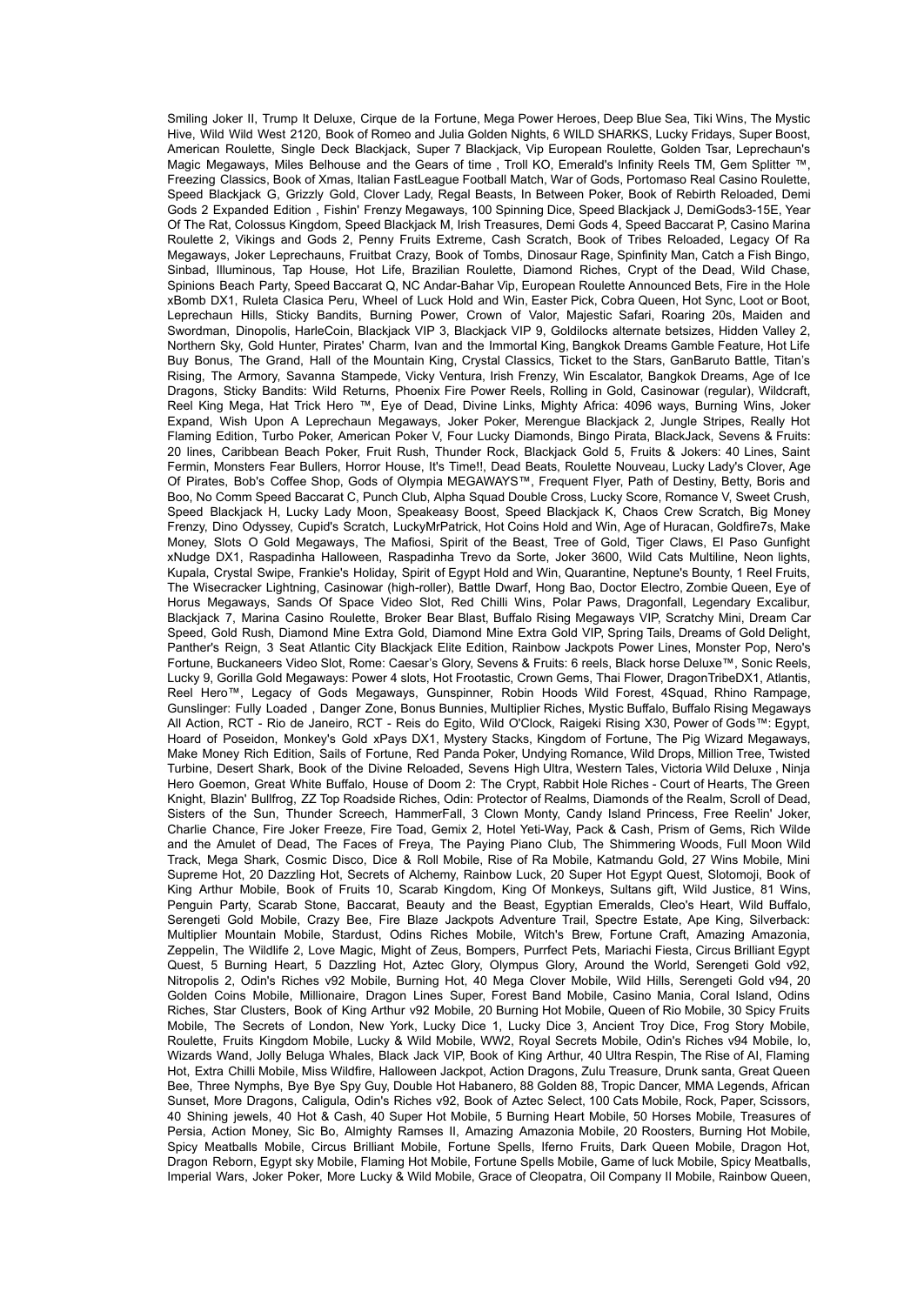Red Hot Chili 7's, Summer Bliss Mobile, Super 20 Mobile, Sweet Cheese, Hot & Cash Mobile, The Great Foynt, The Story of Alexander Mobile, The White Wolf Mobile, Lucky & Wild, BONUS DEUCES WILD, Witches Charm Mobile, More Lucky & Wild, Thumbelina's Dream, Aurora: Beast Hunter Mobile, The Mask of Zorro, Oil Company II, Wolf Howl Mobile, Stars Ablaze, ACES & EIGHTS, Pyramyth Mobile, Rise of RA, Baam Boom, Chance Machine 20, Million Dracula, Blackjack Double Exposure, Black Jack, Egg and Rooster, Blackjack VIP, Oceanus Rising, Duck Spell, Wu Zetian, Money Pipe, Royal Jewels, Shining Crown, Smiley X Wild, The Temple Of Astarta, Hit the Hot, Dancing Dragons, Neptune's Kingdom, Ultimate Hot, The White Wolf, Viking's Fun, Wizard Blizzard, Win Shot, Zodiac Wheel, Book of Doom, Hawaiian Christmas, 1001 Spins, Lorelei's Pearls, Christmas Jackpot, Cherry Crown, Survivor, Survivor Mobile, Venetian Rain, 20 Golden Coins, Donuts, Lady Emerald, Cai Hong, Shogun's Fortune, Dark Woods, Sweet 16, Orient Story Mobile, Book of King Arthur v92, Duck Of Luck, Milady x2, Lil Devil Mobile, WET & JUICY, Book of King Arthur v94 Mobile, 1429 Uncharted Seas Mobile, 40 Shining Coins, Action Dragons Mobile, Ice Valley, Chilli Fruits, Magic Hammer, Forest Band, Dice & Roll, Majestic Forest, Great 27 Mobile, 20 Dazzling Hot Mobile, Rich World, 5 Dazzling Hot Mobile, Fruit Galaxy, Caribbean Diver, Book of Magic Mobile, Egypt Sky Egypt Quest, Caramel Hot Mobile, Knight's Heart, Great Adventure, Tommy Gun's Vendetta, 20 Diamonds, Egypt Sky Egypt Quest Mobile, Secrets of Alchemy Mobile, Flaming Hot Extreme Mobile, Fire Dozen, 20 Burning Hot, 40 Lucky King, Shining Crown Mobile, Cloverstones, Jungle 2, Mythical Treasure, 40 Burning Hot Mobile, All Ways Hot Fruits, 20 Super Hot, Dragon Reels, Wild West Wild, 5 Juggle Fruits, Lie Yan Zuan Shi, Fruits Kingdom, Odin's Riches v94, Fire King Mobile, Viking Rising Mobile, Extremely Hot, Penguin Style Mobile, Buffalo Blitz II, Almighty Ramses II Mobile, Turn it on, Pumpkin Bonanza, Royal Fruits 40, Oktoberfest, Clover Joker, Hot Scatter Deluxe, Fantasy Mission Force, Dolphin's Dream, Great Empire Mobile, Mighty Rex, Goldbeard, Super 15 Stars, The Mariachi 5, Better Wilds, Dice, Ritchie Valens™ La Bamba, Spanish Passion, 88 Dragons Treasure, Scuba Fishing, Golden Acorn, Clover Gems, Shadow Gods, Casanovas Ladies, B.U.C.K.S., Wildflower, The Story of Alexander, Witches' Charm, Orient Story, Pyramyth, Golden Ox, Nanook the White Ghost, Cara Mia Carmen Mobile, Lucky Double, BRITANIA, Ocean Legends, Chocolates Mobile, 20 Shining Coins, Versailles Gold Mobile, Bananas10, Golden fruit, Silver Creek Giant, Supreme Hot Mobile, The Great Cabaret, Halloween Mobile, The Power Of Ramesses, Extra Stars, Cats Royal, Lucky Buzz, Lady Fruits 40 Easter, Wonder Tree, Urban Lady, Vampire Night Mobile, Volcano Wealth Mobile, Extra Stars Mobile, Burning Hot 6 Reels, Burning Hot Egypt Quest, 40 Burning Hot, Penguin Style, Super 20, Versailles Gold, Lucky Hot Mobile, Slot Vegas Mobile, The Ancient Four, Gem Blast, Akbar Birbal, Wildflower Mobile, Circus Brilliant, Gold Dust, Roulette VIP, TRIPLE BONUS POKER, American Roulette, Frog Creek, SEQUENTIAL ROYAL, DOUBLE ACES AND FACES, DOUBLE DOUBLE BONUS, FIVE ACES, DOUBLE BONUS, DEUCES WILD, Secrets of Sherwood, DEUCES & JOKERS, ACES & FACES, ACES & DEUCES BONUS POKER, Mayan Spirit, More Dice & Roll, Cash Collect Scratch Mobile, Queen of Rio, Route of Mexico, Summer Bliss, Frog Story, Inca Gold II Mobile, Fruit Poker, 20 Joker Reels, Dark Queen, The Story of Alexander II, Money Galore, Brave Cat, Fast Money, Magellan, Kashmir Gold, Win Voyage, Mighty Moon, Lucky Streak MK2, Mini Ultimate Hot, Neptune's Riches: Ocean of Wilds, Extremely Hot Mobile, Piggy Bjorn - Muspelheim's Treasure, Magellan Mobile, More Cash, Mythical Treasure Mobile, Forest Wedding, 30 Summer Bliss, Gods of Nature, Mr. Mostacho, Burning Hot 6 Reels Mobile, Brilliants Hot, Da Ji Da Li, 20 Mega Slot, Santa's Bag, Panda's Gold, Immortal Glory, Mystery Dragons, 100 Super Hot Mobile, Nova 7s, The Big Bopper®, High Fashion, 1st of the Irish, Cluster Slide, Amazons' Battle Mobile, French Roulette, Majestic Forest Mobile, ALL AMERICAN, Piece of Treasure, HOT 7's X 2, King Of Monkeys 2, 20 Super hot Mobile, Burning Hot Egypt Quest Mobile, Sugar Glider Dice, Banana Party, PokerRoom, Dragons Myth Mobile, 40 Mega Clover, Blackjack Switch, Amazons' Battle, Aloha Party, Cubee, Royal Lotus, Plenty Dragons, Dragons Mystery, Clover Party, Halloween Fruits, Toro Rockets, Duck of Luck returns, Full Of Luck, Dark Spells, Groovy Automat, The Red Temple, Fat Cat Café, 7 Days Anotherland, Mix Fruits, TENS OR BETTER, ROYAL COURT, Navy Girl, Nicer Dice 100, Coral Island Mobile, JACKS OR BETTER, Ocean Rush, Highway Star, Just A Bingo, Lucky Drink, Piggy Bank, Torrente, Bombay Gems, High low, Game of Luck, The Wildlife, 50 Treasures, The Big Journey, Aztec Empress, Super Sevens Happy Wheel, Groovy Powers, Jaguar Warrior, Pig Winner, Lucky 3 Penguins, I, Zombie, Caribbean Stud Poker, 20 Diamonds Mobile, 4 of a kind Bonus Poker, 500 Juicy Fruits, Fast Money Mobile, Lucky Buzz Mobile, Jurassic Island 2, 2 Dragons Mobile, Crystals Digger, 6+ Poker, Wealth of Wisdom, Casino Mania Mobile, Kashmir Gold Mobile, Prehistoric Story, Golden Lemon DeLuxe, 7 Fruits, Mayan Spirit Mobile, Monkey Jackpot, Asgardians, Disco Fruit, Ancient Dynasty, Dragon Sevens, Dynasty Warriors, Lucky Roulette, Underground Tuning, Volcano Wealth, Piggy Bank Scratch, Magic Tree, Lavish Joker, Blue Heart, Crazy Scientist 2 JS, Bork The Berzerker, Hack 'N' Slash Edition Mobile, The Grand Galore, Treasure Hill, Yutu, Solar Seven, Mighty Kraken, Parrot Bay, Fruity Hot, T-REX 2, Fortune Cash, Monsters, Nicer Dice 40, Nefertiti`s Nile, Shining Lady, Extreme Fruits Ultimate, Book of Nefertiti, Castle Builder II Mobile, BettingShop, Pin Up Queens Mobile, Castle Builder II, 20 Super Hot Egypt Quest Mobile, FireAndIce, Quick Cash Fruits, Virtual Roulette (Slot Roulette), Caramel Hot, Princess of Pearls, Royal Secrets, BAO NI 8, Fucanglong, Texan Tycoon, RTG 777, Hell Hot 100, Bubble Bubble, Extra Chilli, Fu Chi, Fruit Feast, Joker Stoker, Hell Hot 20, Three Kingdom Wars, Donuts Mobile, Knockout Diamonds, Captain Of Pirates, Secrets of the Temple, Lazy Monkey, Dancing Bananas, Chocolates, Naughty Or Nice III, The Mystery of Faberge, Western Gold Mobile, Ramesses the Great, Action, 40 Treasures, Gaelic Warrior, Fruit Cash Hold n' Link, Dracula Riches, Pot of Jewels, 20 Clovers Hot, Lucky Drink In Egypt, 20 Mega Fresh, Marswood Party, Princess of swamp, Legacy of the Wild, Seadogs Story, Premium European Roulette, Mega Bunny HyperWays, Bingo Soccer, Cricket Heroes, Chiefs Magic, Chiefs Magic Mobile, Zen Zen Cash, Lucky Dollar, Little Panda DICE, Apocalypse Quest, Midnight Wilds, Panther Pays, Zombie Town, Mini Supreme Hot Mobile, King of Cats, American Roulette, White Rabbit Mobile, Hawaiian Night, Bank Robbers, New Year Monkey JackPot, 40 Burning Hot 6 Reels, 50 Amazons' Battle, Beetle Star, Retro Cabaret Mobile, Silverback: Multiplier Mountain, Island Vacation, 30 Spicy Fruits, Baccarat Pro, European Roulette, The Power of Ankh, European Roulette, NUMBER BONUS, Retro Style, Wonderheart, King of Jumping Scratch, Auto Roulette, Ice Rubies, 81 Wins Mobile, Hit in Vegas, Eliminators, Fruits of Desire, Aztec Glory Mobile, Dragon Lines Super Mobile, Crazy Bugs II, Dice High, Mini Burning Hot, Jacks or Better, Lucky Hot, Ancient Gods, Jackpot Sevens, Olympus Glory Mobile, Savanna's Life, Fruletta, FACES AND DEUCES, Wonder Tree Mobile, Dorothy's Fairyland Mobile, Diamond Chance, Vampire The Masquerade Las Vegas, European Roulette Mobile, Mermaid's Wealth,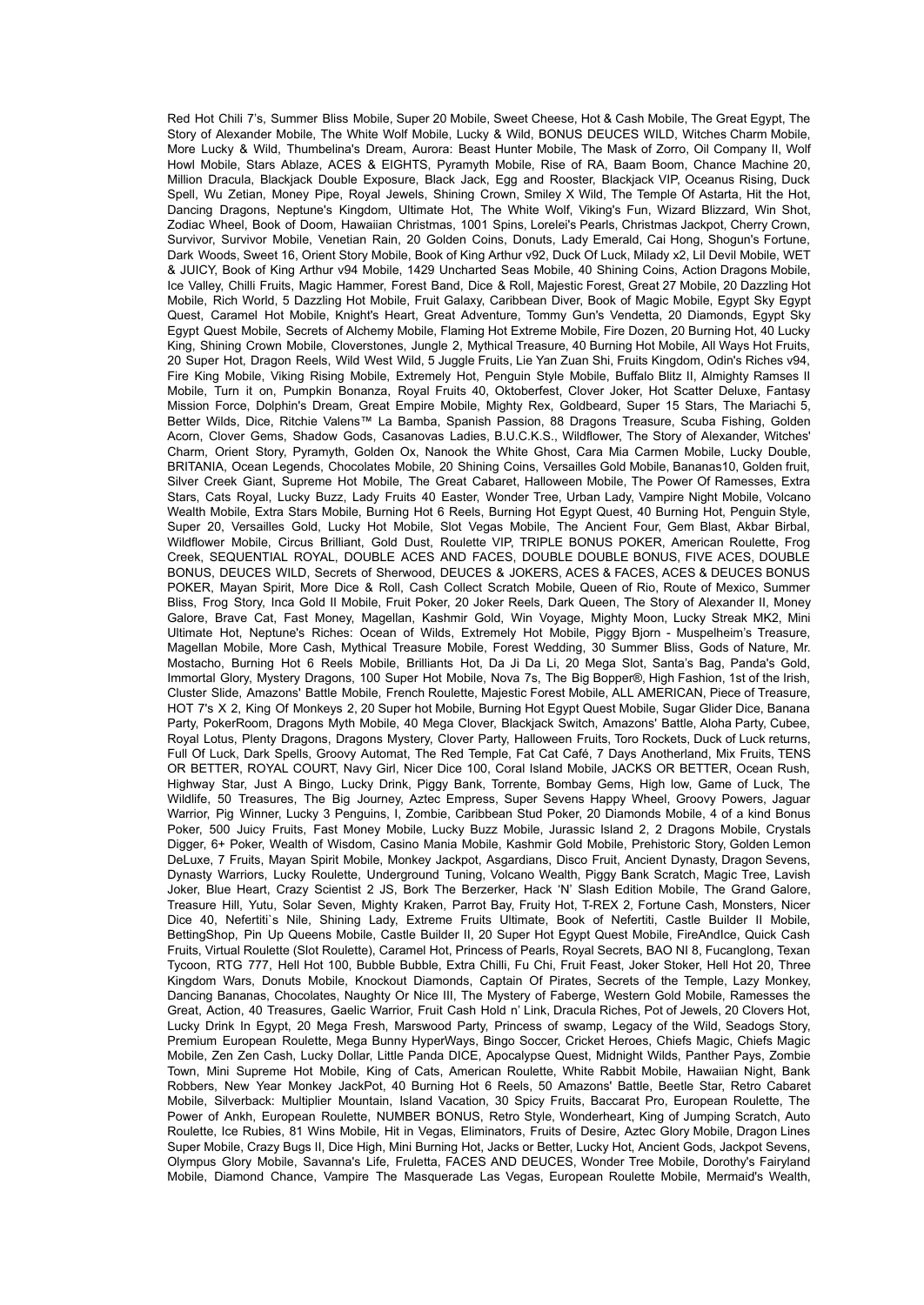Customs Storage, Cupid, Viking Rising, #buyBonus of Maya, 20 Star Party, Persian Nights, Alaska Wild, Aurora: Beast Hunter, Celestial Ruler, Ice Valley Mobile, European Roulette Dynamic Paytable Mobile, Crazy Caterpillar, Triple Twister, The Night Racing, Hot Fruits, Secrets of Sherwood Mobile, Carousel, Toro Rockets Mobile, Desert Tales, Devil's Fruits, Dawn of Olympus, English Rose, Icy Fruits, Lotus Fortune, Tropicool, Golden Amulet, Grand Circus Mobile, Voodoo Dice, The Story of Alexander II Mobile, 40 Burning Hot 6 Reels Mobile, Shanghai Lights, Jade Heaven, Misty Forest, Book of Magic, Magic Crown, Blue Heart Mobile, Mystic Wreck, TombRaider, Purple Fruits, Norse Queen, Halloween Egypt Quest Mobile, Purple Hot 2, Africa Gold 2, Danger High Voltage, Bet-on-Poker, Pyramid of Gold, Circus Brilliant Egypt Quest Mobile, Space Fruits, Book of Nile: Magic Choice, Shining Treasures, Forest Tale, Urban Lady Love Story, Treasure Kingdom, Supreme Hot, Pin Up Queens, Genius of Leonardo, Dorothy's Fairyland, Wild Clover, Tirol Fest Mobile, Asgardians DICE, Wild Crusade Empire Treasures Scratch Card, Goblin's Gold, Lord of the Sun, Hot Fruits 10, Immortal Glory Mobile, 40 Brilliants, Blue Oceans, 27 Wins, 40 Almighty Ramses II, Lucky Streak MK2 Mobile, Sapphire Lagoon, Scarab Treasure, Black Pharaoh, Wild Spin, Black Jack, Forest Nymph, Zodiac Wheel Mobile, Bonanza, Mayan Book, Elven Gold Mobile, The Big Journey Mobile, Chicago Bang, Bang, Fruit Express, Escape from Alcatraz, The Explorers, JOKER POKER, MWA, Scarab Kingdom Mobile, Fortune Pyramid, Fate of Fortune, Premium Blackjack, Master Of Gold, Mines, African Magic, Mini Roulette, Baccarat Mini, 30 Treasures, 3 Towers, Football Fortunes, Chilli Bomb, 10 Burning Heart Mobile, Blackjack Vegas Strip, Anotherland, Satyr and Nymph, European Roulette, Emperor's Palace, Queen of Flames, Dreamzone, Buffalo 50, 100 Burning Hot Mobile, European Roulette Dynamic Paytable, 40 Lucky King Mobile, 5x Cherry Party, Columbus Treasure, Hot Soccer, Aloha Party Mobile, Brave Cat Mobile, Dream Diver, Ultimate Hot Mobile, Amazons Spear, Dragon Reels Mobile, Fortune Fish, Golden Hand, Book of Nile: Hold'n'Link, King of Cats Mobile, Great 27, Hell's Sevens, Monkey Sevens, Mountain Song Quechua, Grace of Cleopatra Mobile, Fusion Fruit Beat, Ancient Dynasty Mobile, Mini Ultimate Hot Mobile, Great Empire, Hot & Cash, Inca Gold II, Coyote Cash, 40 Hot & Cash Mobile, Leprechaun's Coins, Jungle Adventure, Legendary Rome, Like a Diamond, More Dice & Roll Mobile, White Rabbit, Rich World Mobile, Retro Cabaret, Legend of Maasai, Spanish Passion Mobile, Enchanted Garden, Venezia D'oro, Neon Bananas, Lucky Wood Mobile, Chance Machine 40, Fluf Tails, Colibri Wild, Lucky Rat, Frosty Fruits, Stallion Strike, Frankie Dettori's Magic Seven, American Gigolo, Lucky Joker 100, Carats Whisper, Caribbean Adventure, Baccarat VIP, Blackjack European, Fast Blackjack, Lucky 6, Star Clusters Mobile, Spectre Estate Mobile, Lady Fruits 20, Clover Wheel, 20 Hot Blast, Chili Baby, Full Of Treasures, Wizards Wand Mobile, 40 Super Hot, Panda Magic, Halloween Egypt Quest, Heavenly Treasure, Lovely Lady Deluxe, Wild Wild Quest, Emerald Gold Mobile, Bavarian Forest, Brilliants On Fire, Lucky Dice 2, Buffalo Thunderstacks, Legendary Sumo, Rainbow Luck Mobile, Age of Troy, Egypt Sky, Kangaroo Land, Bamboo Grove, 2021 Hit Slot, Wild Volcano, Cats Royal Mobile, Lord of Luck, 30 Summer Bliss Mobile, Halloween, More Like a Diamond, Win Storm, 7 Days Spanish armada, Pick The Pig, Full Moon White Panda Mobile, Blackjack Atlantic City, 20 Super Stars, Disco Babylon, Tibetan Song, Lucky Wood, Tirol Fest, Book of King Arthur v94, Night Trax, Elven Gold, Dancing Wins, Samba Sunset, Big Joker, Chance Machine 5, Pot'o Luck, Money Farm 2, Baccarat, Tesla Power, Dragon`s Element, Zulu Treasure Mobile, Nordic Song, Guises of Dracula, Jekyll and Hyde, Hainan Ice, Kanpai Bonzai, BONUS POKER, Danger High Voltage Mobile, African Sunset 2, Retro Style Mobile, Kangaroo Land Mobile, Keno Universe, Bonanza, Fruit Burst, Route of Mexico Mobile, Wonderheart Mobile, Almighty Sparta DICE, Vampire Night, Raiders of the Hidden Realm, Charms of the Sea, Minted Money, Selfie Elfie, Ali Baba's Riches, Lil Devil, Diablo Reels, Royal Fruits 20, Thunder Strike, Wolf Howl, Gold Pile Orangutan!, Red Cap, Andar Bahar, Australian Magic, Wild Animals, Teen Patti 20/20, Volcano Fruits, Hot Choice Deluxe, 40 Mega Slot, 100 Super Hot, Hawaiian Fruits, Fire Dragon, Million 777, Diamond Shoot, Golden Skulls, Frankie Dettori's Roulette, The Moneymania, 20 Hot Blast Mobile, 20 Joker Reels Mobile, Vampire The Masquerade Las Vegas Mobile, Coffee Magic, Drinks On The Beach, Combat Romance, Chilli Fiesta, Golden Flower Of Life, Mystic Moon, Age of Troy Mobile, Fiesta De La Memoria, Satsumo's Revenge, Knight's Heart Mobile, Emperor Panda, Virtual Roulette (Slot Roulette) Mobile, Book of Oziris, Slot Vegas, 5 Great Star, Emerald Gold, Rise of Ra Egypt Quest, 1429 Uncharted Seas, Rise of Ra Egypt Quest Mobile, 10 Burning Heart, Imperial Wars Mobile, Flaming Hot Extreme, The Great Egypt Mobile, 100 Cats, Bubble Bubble 2, 100 Burning Hot, Bork The Berzerker, Hack 'N' Slash Edition, Dragon Orb, Eagle Shadow Fist, Fortune Frog, Eternal Love, Football Frenzy, 50 Horses, Lucha Libre 2, Mermaid's Pearls, 40 Diamond Treasures, 50 Shining jewels, Popiñata, Plentiful Treasure, Moon Lord, Secret Symbol, Trigger Happy, Book of Fruits Halloween, Blazing Bells, Millionaire Mobile, Lotus Heart, Cash Bandits 2, Storm Lords, Visitors, Royal Mint, Royal Mint Mobile, Western Gold, Plinko, 100 Zombies, Book of Nile, Nitropolis, Neptune's Riches: Ocean of Wilds Mobile, 2 Dragons, Lovely Lady X-Mas, Tiki Madness 100, Diamond Cascade, Fiery Fruits, Congo King, Congo King Mobile, Lucky Clover, Magician Dreaming, 88 Bingo 88, Africa, Rooster Fury, Book of Kings, African King, Space Rocks 2, BlueBeard, Retro Rush, Lucky Emeralds, Lucky Respin, Piggy Holmes, Enchanted Garden II, Secret Jungle, Crazy Nuts, Double Crazy Nuts, Elusive Gonzales, European Roulette, GoldenBucks, Green Grocery, Halloween, Jewels, JingleBells, Localpub, Neon Bar, Super Sevens, 5 Juggle Fruits Mobile, Sevens, Spanish armada, The Ghost Walks, The Smart Rabbit, Ocean Bed, Golden Lemon, Caterpillars, Blue Oceans Mobile, Grand Circus, Book of Nile: Lost Chapter, 40 Almighty Ramses II Mobile, 5 Great Star Mobile, 50 Amazons' Battle Mobile, Emperor's Palace Mobile, Dancing Lanterns, Serengeti Gold, Serengeti Gold v92 Mobile, Serengeti Gold v94 Mobile, Magic Jewels, Harle Queen, Dead or Alive, Dazzle Me, Gordon Ramsay Hell's Kitchen, Jack Hammer, Irish Pot Luck, Jimi Hendrix Online Slot TM, Finn's Golden Tavern Video Slot, Blackjack Touch - Single Deck, Jacks or Better Double Up TM, Vegas Night Life, Scudamore's Super Stakes, Motorhead Video Slot, Baccarat, Dead or Alive 2, Finn and the Swirly Spin, Fruit Shop, Blood Suckers II, Guns N' Roses Video Slots, Dazzle Me™ Megaways™, Reef Raider™, Jackpot 6000, Roulette Advanced, Jack and the beanstalk, Serengeti Kings, Secrets of Atlantis, Blood Suckers, Drive: Multiplier Mayhem, French Roulette TM, Steam Tower, Jack Hammer 2, Rome: The Golden Age™, Reel Steal TM, Willy's Hot Chillies, Fruit Shop™ Megaways™, Reel Rush 2, Coins of Egypt, Blackjack, Magic Maid Cafe, Butterfly Staxx, Parthenon: Quest for Immortality, Casino Hold'em, Reel Rush, Riches of Midgard: LAND AND EXPAND, Robin Hood: Shifting Riches TM, Creature From The Black Lagoon, Roulette Touch, American Roulette TM, Jungle Spirit: Call of the Wild, Divine Fortune Megaways, Football: Champions Cup, Eggomatic TM, European Roulette TM, Joker Pro, Ghost Pirates TM, Mega Joker, Secret of the Stones, The Wish Master, Twin Spin, Wild Turkey TM, Empty the Bank, Congo Cash, Cowboys Gold, The Magic Cauldron, Amazing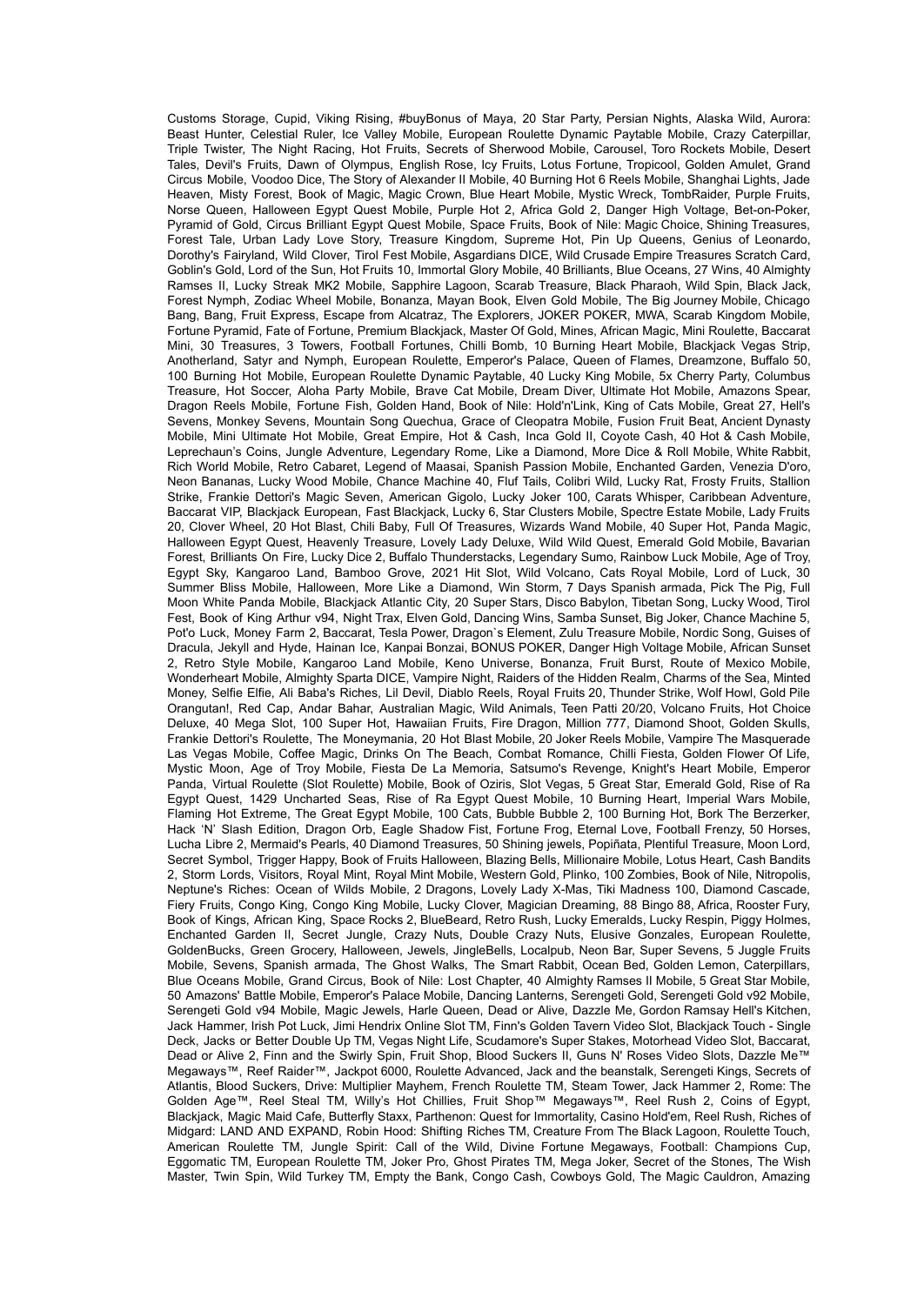Money Machine, Baccarat, Buffalo King Megaways, Emerald King Rainbow Road, Great Rhino Deluxe, The Dog House Megaways, Gates of Olympus, Cash Elevator, Return of the Dead, Chilli Heat Megaways, Safari King, 5 Lions Dance, Chicken Drop, Floating Dragon, Jade Butterfly, Ultra Hold and Spin, Mysterious, Queen of Gold 100,000, Hot to Burn Hold and Spin, Book of Vikings, Hot Fiesta, The Dog House, Power of Thor Megaways, Release the Kraken, The Hand of Midas, Mysterious Egypt, Book Of Kingdoms, Big Bass Bonanza, Emerald King, Eye of the Storm, Dragon Kingdom - Eyes of Fire, Fishin Reels, Fruit Party 2, Gems Bonanza, John Hunter And The Mayan Gods, Heart of Rio, 5 Lions Megaways, Juicy Fruits, Lucky, Grace & Charm, Madame Destiny Megaways, Christmas Carol Megaways, Phoenix Forge, Rise of Giza PowerNudge, Joker King, Spartan King, Pirate Gold Deluxe, Lucky Lightning, Temujin Treasures, The Dragon Tiger, Roulette, Voodoo Magic, Yum Yum Powerways, Wild Booster, Wild Walker, Wild Wild Riches, Star Bounty, Curse of the Werewolf Megaways, Jungle Gorilla, Aztec Gems Deluxe, Street Racer, Dragon Hot Hold & Spin, Bronco Spirit, Golden Beauty, Tree of Riches, American Blackjack, Sweet Bonanza, 5 Lions Gold, 5 Lions, Joker's Jewels, Jacks or Better, 888 Dragons, Queen of Gold, Live - Baccarat D, Greek Gods, Hercules and Pegasus, Multihand Blackjack, Bigger Bass Bonanza, Starlight Princess, Rise of Samurai, Bonanza Gold, Mine Field, Fluffy Rangers, Penalty Shoot Out, Elven Princesses, BlackJack Lucky Sevens, French Roulette Classic, Texas Holdem Bonus, Runes Of Destiny, Night Of The Living Tales, Ellen's Fortune, Tree Of Light, Cycle of Luck, Heads & Tails, Bloody Brilliant, Oasis Poker Classic, Fruit Super Nova, More or Less, Journey to the West, Four Aces, Texas Holdem Poker, Football Manager, Necromancer, Season sisters, Candy Dreams, Wheel Of Time, Ace Round, Roll The Dice, Red Queen, European Roulette, Thimbles, Baccarat 777, Rock Paper Scissors, Robots: Energy Conflict, Charming Queens, Syndicate, E.T. Lost Socks, American Roulette 3D Classic, E.T. Races, Crash, Poker Teen Patti, Scratch Match, Courier Sweeper, Magic Wheel, Bomb Squad, Mafia Syndicate, Crown and Anchor, Rocket Stars, Raccoon Tales, Forest Dreams, Book Of Keno, Ice Mania, Forgotten Fable, Valley Of Dreams, Jolly Treasures, Christmas Party, Treasure Mania, Fruit Nova, Temple Of Dead, Mehen, Pachin Girl, Xmas Keno Cat, Wild Bullets, Lucky Sector, PlingoBall, Gangster Night, Gold Of Sirens, Shadow Of Luxor, Save The Hamster, Fruit Super Nova 30, Fruit Super Nova 40, Bonanza Wheel, Temple Of Dead Bonus Buy, Ruby Hood, Love Idol, Hugon Quest, Lucky Koi, Candy Pop, FaFaFa2, Book of Myth, Jokers Treasure, Golden Lotus SE, Magic Kitty, ZEUS, 5 Fortune Dragons, Golden Monkey, First Love, Three Lucky Stars, Wow Prosperity, Princess Wang, Big Prosperity SA, Tiger Warrior, Jungle King, Gold Panther, Lucky Meow, KungFu Dragon, Baby Cai Shen, Brothers Kingdom, Rise Of Werewolves, Iceland SA, Double Fortune, Wong Po, Prosperity Gods, Cai Yuan Guang Jin, Golden Chicken, Moodie Foodie, Fist of Gold, Mayan Gems, Heroes, Festive Lion, Pirate King, Gangster Axe, Da Fu Xiao Fu, FaFaFa, Highway Fortune, Pan Fairy, ShangHai 008, Mega 7, Dragon Gold SA, 5 Fortune SA, Master Chef, Honey Hunter, Great Stars SA, Santa Gifts, Alibaba, Drunken Jungle, Daddys Vacation, Sweet Bakery, Lucky Feng Shui, Spin Stone, Triple Panda, Emperor Gate SA, Golf Champions, King Pharaoh, Wong Choy SA, Lucky Cai Shen, God's Kitchen, Golden Whale, 888, Cai Shen 888, Dancing Fever, Money Mouse, Magical Lamp, Mr Chu Tycoon, Mermaid, Ho Yeah Monkey, Sea Emperor, Golden Fist, Fiery Sevens, Double Flame, Crazy Bomber, Medusa, Sabres and Swords: Charge Gigablox, Desperate Dawgs, Jokerizer, Syncronite, Joker Millions Scratch, Lucky Neko, Raptor Doublemax, Holmes and the Stolen Stones Scratch, Legion Hot1, Sonya Blackjack, Wild Pops, Big Bucks Bandits Megaways, Labyrinth of Knossos, Cauldron, Buster Hammer Carnival, Atlantean Gigarise, Suncatcher Gigablox, Crystal Falls, Jaguar Superways, Super Cash Drop, HippoPop, Dr Fortuno Blackjack, All Star Knockout Ultra Gamble, Victoria Wild, Golden Haul Infinity Reels, Zeus Vs Thor, Lilith Inferno, Krazy Klimber, Word Of Thoth, Atlantis Megaways, Giza Infinity Reels, 9kYeti, BountyPop, Holmes and the Stolen Stones, Vikings Go To Hell Scratch, Royal Dragon Infinity Reels, Wild Mantra, Jambo Cash, Golden Gorgon, Ancient Eclipse, Viking Runes, TikiPop, Odin Infinity Reels Megaways, Untamed Wilds, Golden Chip Roulette, Tiki Infinity Reels Megaways, Martian Miner Infinity Reels, Thor Infinity Reels, Robin Sherwood Marauders, Wild Joker Stacks, Moley Moolah, Johnan Legendarian, The Hot Offer, Joker Millions, Dark Joker Rizes, Reel Desire, Empires Fortune, Wicked Circus, Vikings go Berzerk, Double Dragons, Baron Samedi, Alchymedes, Nitro Circus, Elemental, Sahara Nights, Legend of the Golden Monkey, Rock the cash bar, Arthur's Fortune, Christmas Tree, Hyperburst, El Dorado Infinity Reels, Easter Island 2, Spina Colada, Frost Queen Jackpots, Gator Gold Gigablox, Carol of the Elves, Ozwins Jackpots, Vikings Go To Hell, TutsTwister, Wolf Hunters, Dark Vortex, Cazino Cosmos, Dwarf Mine, Dr Fortuno, Jackpot Raiders, Cherry Pop, Joker Millions, Empire Fortune Capped, Trolls Bridge 2, Frost Queen Jackpots A, Aldo's Journey, Jackpot Express, Royal Family, PopRocks, Multifly!, Football Glory, Vault Of Fortune, Lightning Joker, Valley of the Gods 2, Hades, Racing Lovers, Pirates 2: Mutiny, Reel Desire A, Sunny Shores Cluster, Rainbow Ryan Scratch, Blood Moon Wilds, Avatars: Gateway Guardians, 12 Trojan Mysteries, Gargoyle Infinity Reels, Crazy Mix, Lotsa Lines, The Bounty Hunter, PapayaPop, Siren Song, Lucky Blackjack, Pearl Diver, Wolf Night, Wukong, Super Rich God: Hold and Win, Magic Apple, Magic Ball, Scarab Boost, Aztec Pyramid Megaways, Hit the Gold!, Thunderstruck II, Our Days, Poke The Guy, Dream Date, Big Top, Pistoleras, Wacky Panda, EmotiCoins, 108 Heroes, 108 Heroes, Bikini Party, Lucky Leprechaun, The Finer Reels of Life, Alaskan Fishing, Tomb Raider, Adventure Palace, Bonus Deuces Wild, Pure Platinum, Reel Thunder, So Many Monsters, The Grand Journey, Vegas Strip Blackjack GOLD, Beautiful Bones, Centre Court, Ancient Fortunes: Poseidon MEGAWAYS™ v92, Boogie Monsters, Rhyming Reels Georgie Porgie, Scrooge, Crazy Chameleons, Classic Blackjack Gold, Golden Dollars, Candy Dreams, Highlander, Lucky Twins, Dolphin Quest, Fortune Girl, Tigers Eye, Retro Reels, Dragon Dance, Couch Potato, Golden Dollars, Bullseye Gameshow, Deuces Wild, Bust The Bank, Dragonz, Vegas Downtown Blackjack GOLD, Village People Macho Moves, 9 Pots of Gold, A Tale of Elves, What a Hoot V92, Sure Win Scratch, Tomb Raider Secret of the Sword, Loaded, Immortal Romance v92, Lost Vegas, Shanghai Beauty, Jungle Jim - El Dorado, Lucky Leprechaun Scratch, Happy Holidays Scratch, Arctic Magic, Festive Indulgence, Lost Vegas Survivors Scratch, Single Deck Blackjack GOLD, Liquid Gold (G3), Cricket Star Scratch, Lost Vegas Zombie Scratch, deadmau5, Forbidden Throne, Karaoke Party, Lucky Firecracker, All Aces, Dolphin Coast, Exotic Cats, Lucha Legends, Summertime, Wild Scarabs, Voila, Lucky Little Gods, Monster Wheels, Tasty Street, King Tusk, Six Acrobats, Sugar Parade, Reel Spinner, Mega Money Multiplier, The Heat Is On, Emperor of the Sea, Pollen Party, Avalon Scratch, Fruit vs Candy, Rhyming Reels Hearts and Tarts, Retro Reels - Diamond Glitz, Fruit vs Candy, Lucky Riches: Hyperspins, Rabbit In The Hat, Pretty Kitty, Win Sum Dim Sum, Win Sum Dim Sum, Secret Romance, Huangdi - The Yellow Emperor, Life of Riches, StarDust, Basketball Star, Titans of the Sun - Hyperion, Titans of the Sun - Theia, Lucky Zodiac, Rugby Star, Wild Orient,